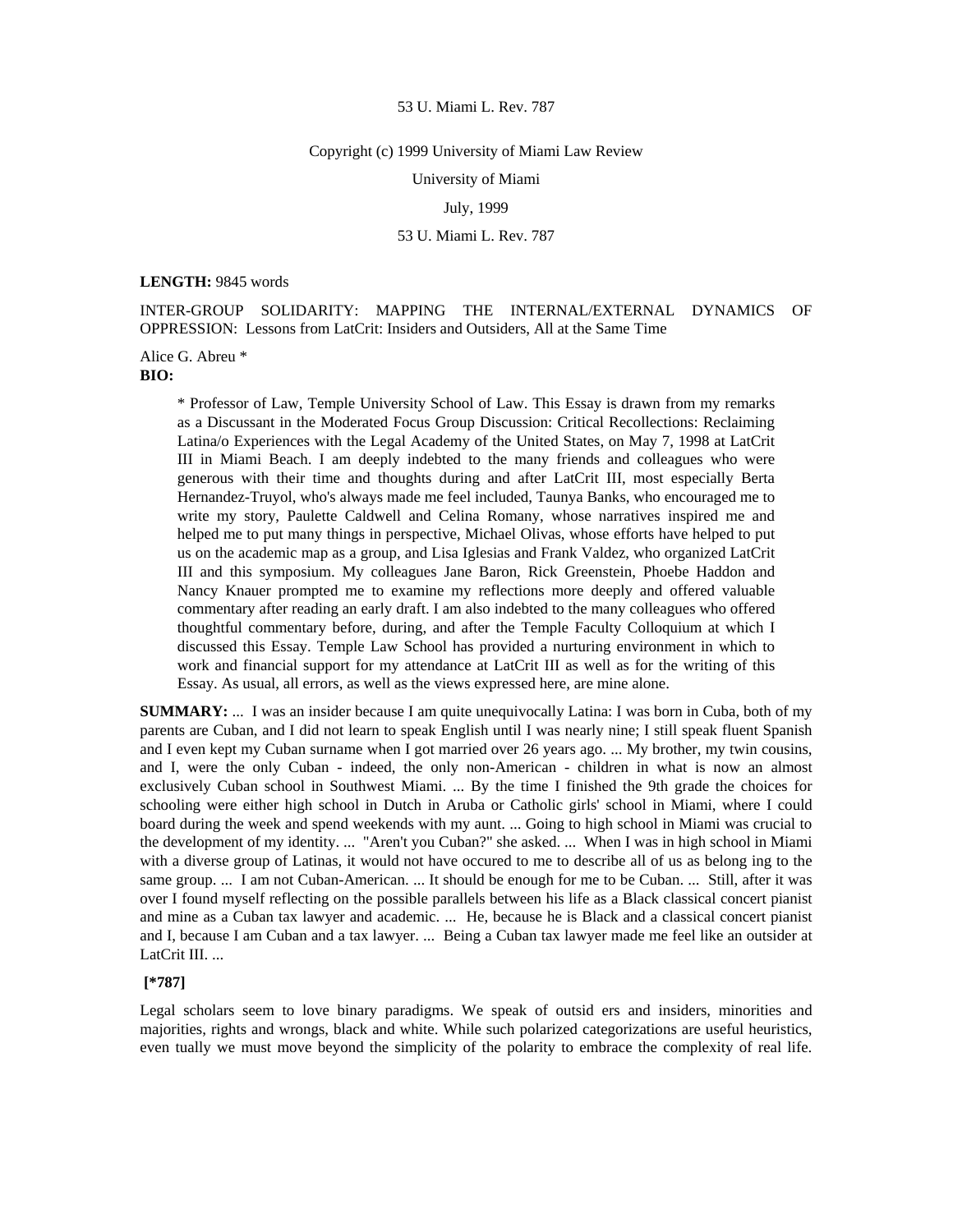Narrative scholarship has provided a vivid picture of that complexity and has helped to develop a more nuanced characterization of the human experience upon which law ultimately acts. LatCrit scholars have advanced this effort by offering perspectives that further break down the binary paradigms with which much analysis begins but beyond which it must eventually move. n1

Like much critical scholarship, LatCrit scholarship is grounded in the outsider experience. LatCrit scholars have contributed to the critical enterprise by exploring the implications and effects of being outsiders for multiple reasons, such as being simultaneously Black and Hispanic n2 , **[\*788]** or Latina and Lesbian. n3 This scholarship shows that numerous aspects of identity intersect, and it urges a more holistic, antiessentialist, view of the person.

The richness of LatCrit scholarship suggests that it might now be time to move beyond the outsider/insider dichotomy and perhaps even beyond intersectionality. The outsider/insider dichotomy and the con cept of intersectionality have advanced our thinking and our understand ing, but they might now yield to an even more nuanced view of human interaction. That more nuanced view would recognize that many of us are outsiders, and many of us are insiders, all at the same time. Aspects of identity don't just intersect, they coexist. They affect and inform one another. n4

As a participant in LatCrit III, a conference at which most of the participants were Latina/o, I was both an insider and an outsider. I was an insider because I am quite unequivocally Latina: I was born in Cuba, both of my parents are Cuban, and I did not learn to speak English until I was nearly nine; I still speak fluent Spanish and I even kept my Cuban surname when I got married over 26 years ago.

But at LatCrit III I was also an outsider. I am a tax lawyer and my scholarship has, until now, been entirely in tax. I have not written about immigration policy, civil rights, or critical theory, and I have read only sporadically in those fields. The tax law is at the core of my profes sional identity and has served as the foundation for many of my profes sional friendships. As a tax lawyer at LatCrit, I was outside and alone.

Exploring why I felt like an outsider just where I should have felt most like an insider has proven interesting and instructive for me, and I think that my story, and the lessons I have drawn from it, can serve as a vehicle for exploring some of the themes that LatCrit scholars are devel oping and can help to chart the course of that development. n5 I do not claim to be either the first or the only one to do this and indeed, I have  $[*/789]$  decided to do it because I found reading the narratives of those who have gone before me so helpful and interesting.

I will begin this reflection with a narrative, even though narrative is a new form of discourse for me. n6 I am a tax lawyer, teacher and scholar. As I will describe in somewhat greater detail later, that is a definitional aspect of my identity. While my tax scholarship reflects my experiences as a foreign-born Latina, it is not narrative scholarship. For example, my work on tax-motivated expatriation proceeded from my views on the value of U.S. citizenship and discloses my personal connection to the subject, but it is not written as a narrative. In this Essay, by not only telling the story in narrative form, but connecting it to others I've long wanted to tell, I hope to provide a vehicle for continuing the illuminating discussion that other critical scholars have started.

I. One Story: Of Minoritizing and Of Counting

 I became minoritized relatively late in life. n7 I was born in Cuba, of Cuban parents, both of whom had been born and educated in Cuba, and I had not traveled outside of Cuba until 1960, when I was 8 years old and Fidel Castro's government nationalized the Esso refinery of which my father, though Cuban-born and Cuban-educated, was the manager. n8 I remember heated discussions over Castro's demand that the Esso refin ery process the Soviet crude oil which filled the hulls of a ship that had been dispatched to Havana harbor, and I remember my father's strongly held belief that acceding to Castro's demands would be wrong,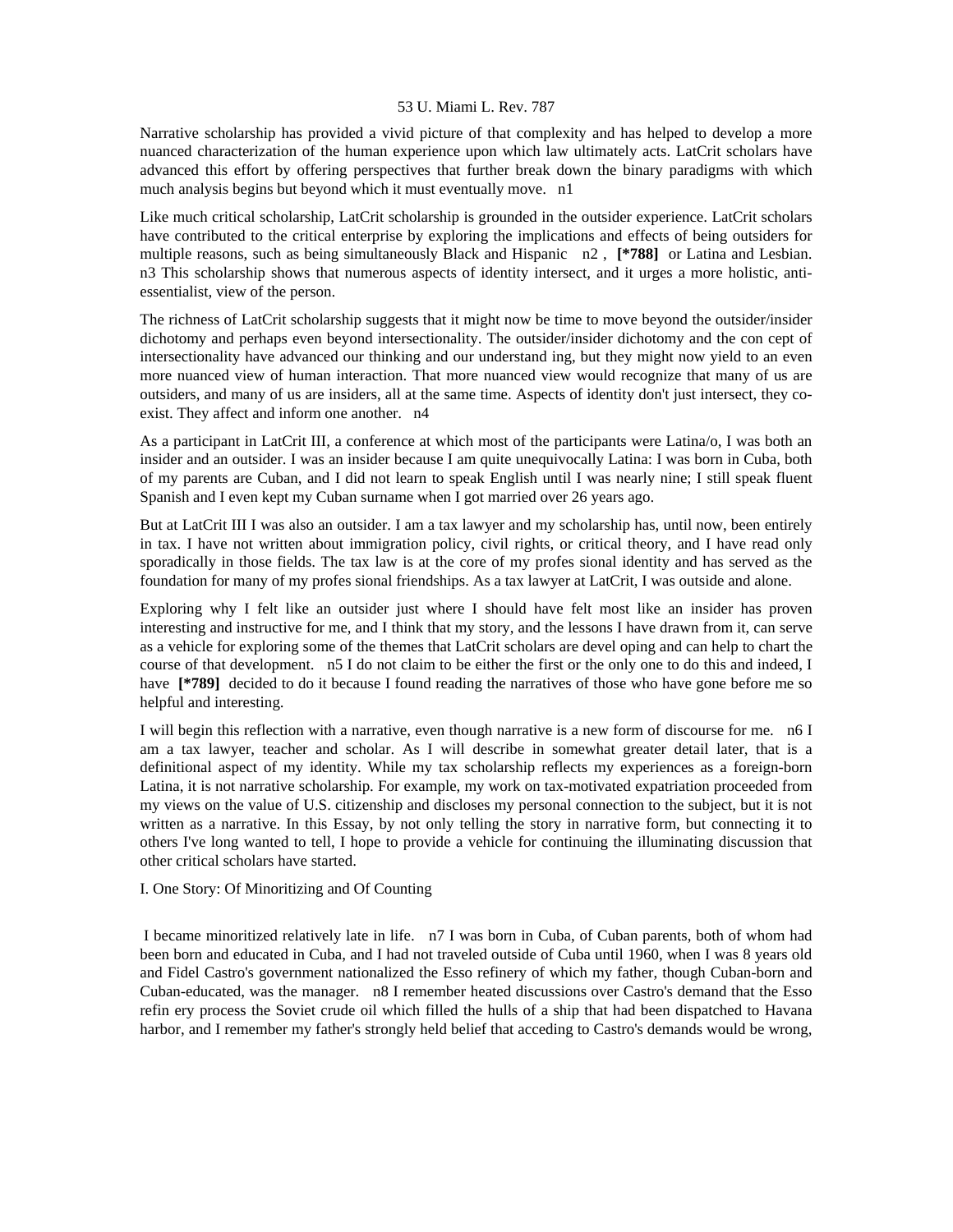but it **[\*790]** was not until the summer of 1998, when I was writing this Essay, that I learned, while reading a tax case, a fuller version of what had occurred. n9

The case describes the role that the U.S. Department of State played in the decision to refuse to process the Soviet crude. While read ing the case, I discovered that the order to refuse to process the Soviet crude, which eventually triggered the nationalization of the refinery and my father's departure from Cuba, came from none other than the Presi dent of the United States, Dwight D. Eisenhower. n10

My father left Cuba in July, 1960, and my mother, younger brother, and I, who did not even have passports when my father left because we had never been out of the country, followed shortly thereafter. We lived in Miami for about a year and a half, and it was there that I learned to speak English.

My parents valued bilingualism and figured that part of the silver lining borne by the Castro cloud would be that their children would become bilingual. My brother and I learned quickly, since we were for bidden to speak Spanish at home and had to make do with signs and Anglified approximations of Spanish words. As soon as we had mas tered English, however, my parents changed the rules and English became the forbidden language at home so that we would not lose our fluency in Spanish. Later, when we lived in other countries, the pattern continued. If Spanish was the language we spoke at school, as it was in El Salvador and Argentina, we had to speak English at home. When we spoke English at school, as we did in Aruba, the rule was that we had to speak Spanish at home. At the time, I thought it was perverse that my parents denied me the ability to speak in whatever language seemed eas ier. Now that I also value bilingualism, I know differently.

My brother, my twin cousins, and I, were the only Cuban - indeed, the only non-American n11 - children in what is now an almost **[\*791]** exclusively Cuban school in Southwest Miami. n12 I started the 4th grade in September, 1960, having learned to speak English during the summer, spurred by my parents' draconian no-Spanish rule. (I'll save you the need to do the math by telling you: I am 47.) The problem was that although I could speak English, I could neither read it nor write it. I therefore did terribly on all tests, except for math. The Cuban school system had forced me to cover fractions and long division the year before, so in math, I excelled. Unfortunately, my ability to get the right answer was not enough for my teacher, who could either not abide that an otherwise illiterate foreign child could outshine all the blonde and blue-eyed Americanitos, or he wanted to leave no stone unturned in my own Americanization. He therefore told me that in America the number seven did not have a little bar across its stem, and decreed that if I wrote the number seven as I had been taught to do in Cuba, with the little bar across its stem, he would mark the answer wrong. He succeeded in teaching me to write what I've always thought of as an American seven, and even now, almost 40 years later, I still think of him when I write a seven and defiantly put a little bar across its stem.

Reflection shows that throughout this time I was an insider and an outsider, at the same time. As a member of my family and a native Spanish speaker, I was an insider, but as a non-English speaker when the rule at home was to speak English, I was an outsider there as well. At school, my ability to speak unaccented English and my apparent mathe matical prowess made me an insider, but my inability to read English and my unusual sevens branded me an outsider.

'While feeling like an outsider could have minoritized me - could have caused me to long for inclusion in the group that formed the numerical majority - it did not, chiefly because I saw my being in Miami as a temporary detour and that allowed me to preserve my insider identity. At that time, being in Miami as a refugee was simply the lesser of two undesirables (living in Cuba under Castro was the other), and it was not one which I expected to have to endure for very long. Since I did not see myself as belonging in Miami or as wanting to belong there, the legitimacy of my identity was not impaired by the demeaning exper iences I endured there. In Miami, I was a "mere transient or sojourner," n13 and that made all the difference. For many Cubans, it still **[\*792]** does. n14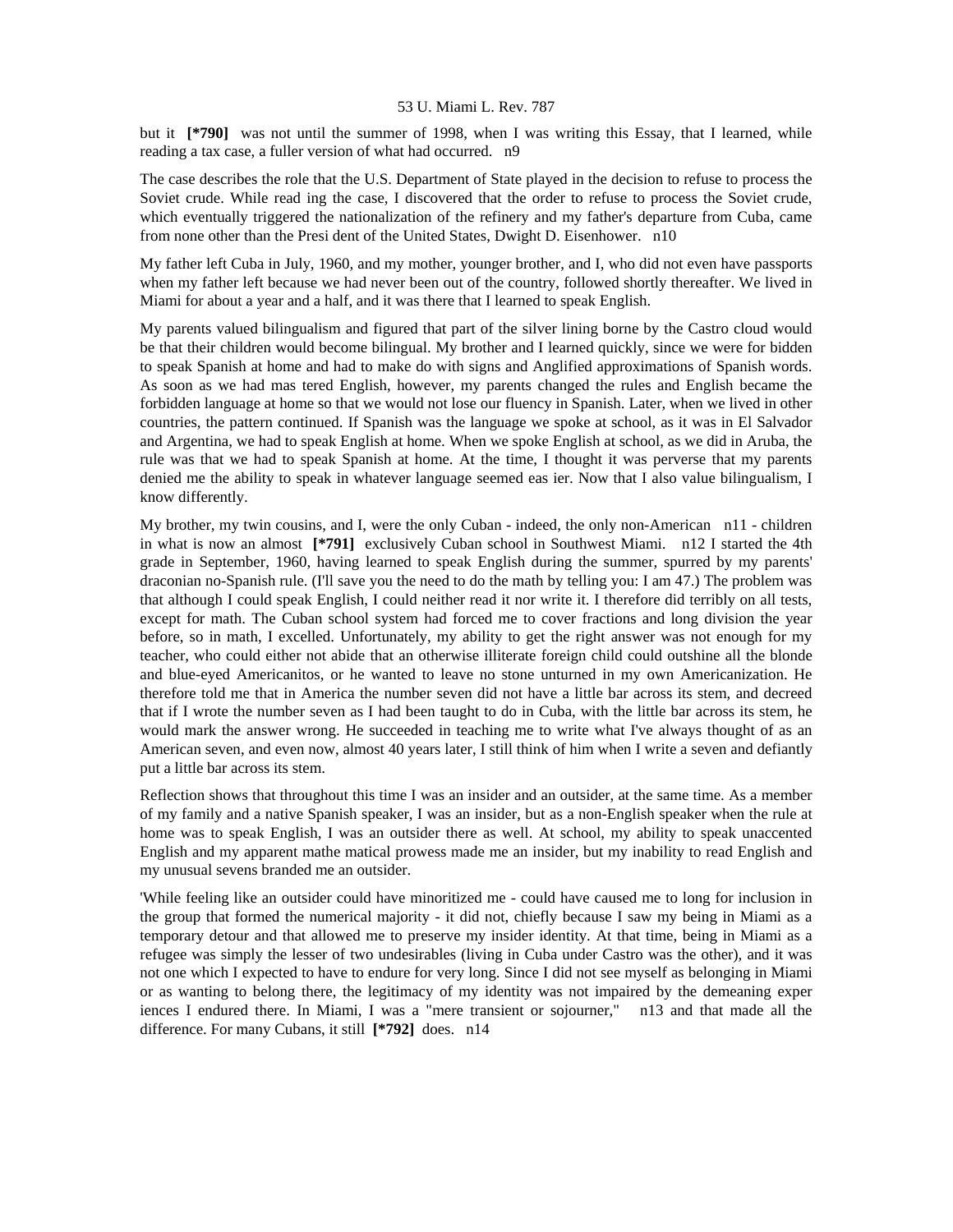Seeing myself as a mere transient or sojourner meant that I did not perceive the ill-treatment I sometimes received as representative of a pattern which would follow me for the rest of my life and which I should therefore work to eradicate. As a child who felt powerless because of her status as a child, particularly one that had been uprooted from her home, country and language and been deposited in a strange place where all the rules were different, it was easy for me to catalogue these events as one more example of adult, or American, imponderability. More over, the circumstances under which we left Cuba, leaving both family and possessions behind, and the knowledge that only the United States' willingness to take us in had allowed us to leave the malestorm that was, for us, Cuba, generated a sense of gratitude that was incompatible with feelings of entitlement.

Like travelers who crash a party because their car has stalled in a storm, we were grateful for the food and for the shelter. It did not bother us that the food consisted of leftovers or that it was perhaps cold and sometimes spoiled. It was food. It did not permanently damage our sense of self that some of those at the party treated us less courteously than if we had been invited guests, for we had not come seeking their friendship or acceptance, or wanting to insinuate ourselves into their cir cle. We knew that had the Castro storm not occurred, we would have continued on our way. Like stranded travelers, we intended to get back in our car and return to our lives just as soon as we could get the car, our country, fixed. Since we were grateful for the refuge and did not expect to be treated like invited guests, it was neither surprising nor symbolic of **[\*793]** some greater evil that we were not. Like travelers or visitors every where, we were insiders to our own culture even though we were outsid ers to the foreign culture. Like an American who does not think less of herself because a French waiter in Paris treats her rudely, whatever shabby treatment we received here did not compromise our sense of self. Being outside is not so bad if one is also inside.

Like the travelers we felt ourseIves to be, we expected to return to Cuba soon, and even though we have not yet returned to Cuba, my fam ily did not stay in Miami long. My father continued to work for Exxon and was transferred to El Salvador, and later, to Aruba and to Argentina. In those days, my mother's career always took a back seat to my father's. My mother had been a kindergarten teacher in Cuba but was not certified as a teacher in the U.S. She later earned a U.S. college degree and became the Director of the Day Care Division of Catholic Community Services in Miami, a position from which she only recently retired after having made a difference in the lives of thousands of chil dren and having had new day care center building dedicated in her name as a tribute.

By the time I finished the 9th grade the choices for schooling were either high school in Dutch in Aruba or Catholic girls' school in Miami, where I could board during the week and spend weekends with my aunt. My parents, feeling that I was in need of a Catholic education, decided that a Catholic girls' school in Miami would be the best place for me. We had also considered a Catholic girl's boarding school in West Palm Beach but unlike the school in Miami, the West Palm Beach school seemed primarily to attract wealthy American girls. I felt out of place the moment I walked in and was grateful that my parents chose the Miami school.

Going to high school in Miami was crucial to the development of my identity. In that high school there were only two American girls in the entire 10th grade class of 24 girls, and the American girls were the outsiders. n15 Most of us were Cuban, but there were also girls from Nica ragua, Venezuela, Haiti, the Dominican Republic, and even Surinam. Although classes were held in English, outside of class we spoke a com fortable mixture of Spanish and English, reserving for each language those things that seemed most fitting to it. n16

 **[\*794]** My Cuban classmates and I had a strong sense of entitlement to our identities as Cubanas. We could communicate and feel at home any where in Miami, and indeed, as Cubanas, felt that we were where it was at. We did not think of ourselves as Cuban-American for we did not claim an American identity. While we were not unaffected by American culture, the rituals and traditions of Cuban culture provided the primary structure for our lives. Thus, our parents required that we be chaperoned on dates, and chaperones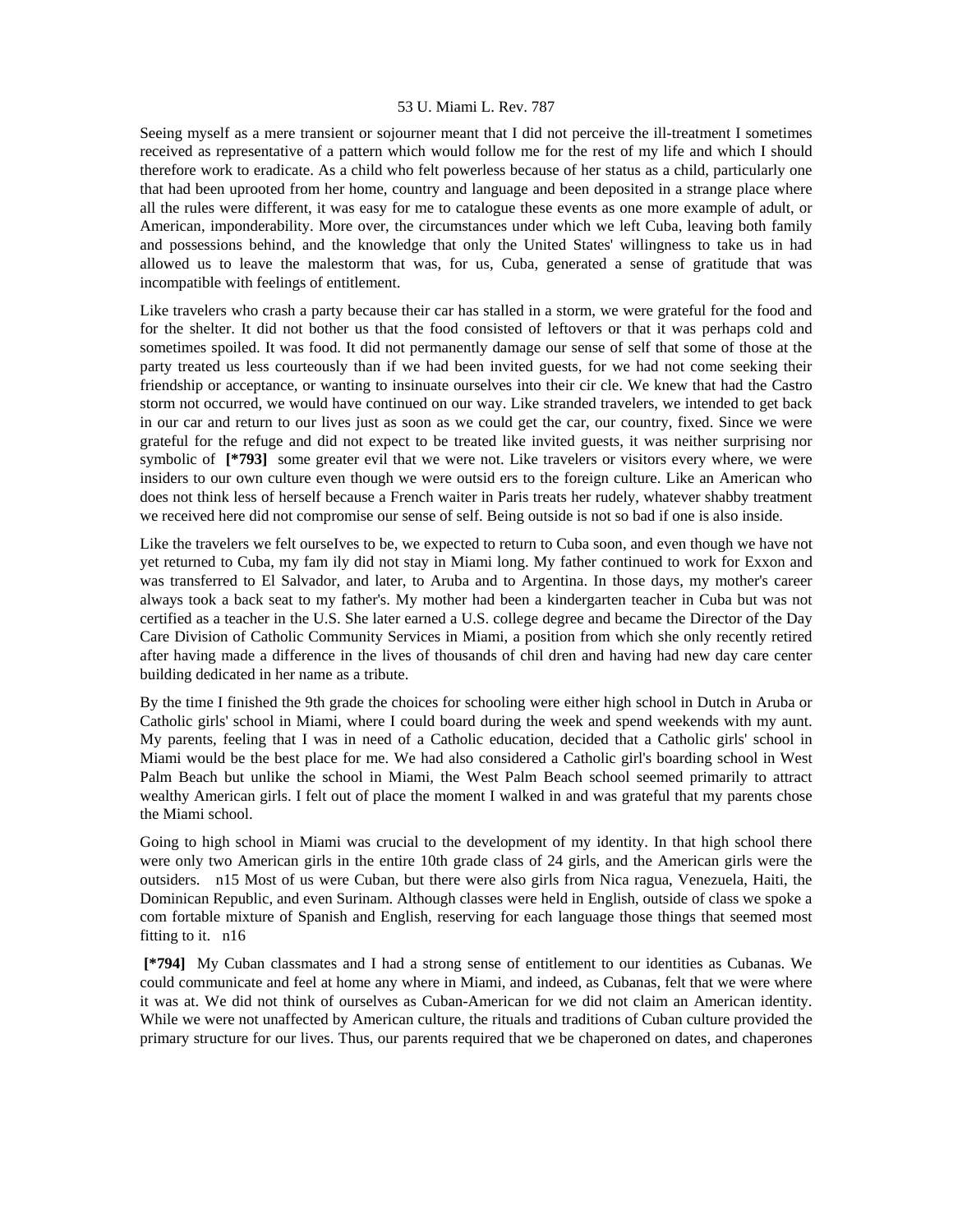even accompanied us when we went out, as a group, after that most American of institutions, the Senior Prom. We eschewed the teen and young adult American culture of the 60's, whose apparent acceptance of drugs and free love made it as foreign to us as if we had been living in another country. We dated Cuban boys, danced to Cuban music at parties and thought of ourselves as quite simply Cuban. We were insiders to the culture that mattered to us, and outsiders to the American culture. Being outside, in that context, was good. We were inside where it counted.

Things changed radically when I went to college, for I ended up going to Cornell University in Ithaca, New York. I went to Cornell for a number of complicated reasons, many of which boil down to going to the place where the nuns least wanted me to go.

As a freshman at Cornell I filled out numerous forms, some of which asked me to identify myself by race and ethnicity. I had not given much thought to either my race or my ethnicity as separate constructs - I simply thought of myself as Cuban - and I certainly hadn't been introduced to the concept of race as a social construct. n17 I thought that my race, as a biological construct, was Caucasian and therefore white. n18 **[\*795]** I don't remember giving the matter much thought during the application process, and I don't remember how I identified myself, but I suspect I had simply identified myself as white, although my status as a foreigner was patent: I was a non-citizen and my parents, also non-citizens, were living out of the country, (in Argentina), at the time. n19

Nevertheless, as a freshman at Cornell I was intensely conscious of my Cuban identity, for I knew I was very different from most of my classmates. For someone who had gone to a Catholic girl's boarding school in Miami, where phone calls were monitored by a nun who spoke six languages lest we attempt to arrange a tryst with a boy, Cornell in 1969 was quite a shock. The contrast between my Latina Catholic girl's school experience and the freshman dorm at Cornell in 1969 could not have been more stark: even though the dorms did not become officially co-ed until the following year, I often saw men in other student's rooms, in the halls and in the bathrooms. I felt like I was in an alien land. I missed being able to switch into Spanish whenever the Spanish words seemed more apt and I resented having been transformed from Alicia Abreu (pronounced "A-lee-see-a A-breh-oo"), into "A-lee-sha A-brew," which is how Americans pronounce my name until they are told other wise. n20 I was living the difference of my Cuban identity every day. I **[\*796]** was an outsider everywhere, even with respect to my Cuban friends, none of whom had gone away to college. It was awful.

Even speaking was awkward. I recall vividly how difficult it was to carry on conversations wholly in English during the first few weeks at Cornell after having come from an environment where it seemed that everyone was fully bilingual. I was disconcerted by the monolinguism that surrounded me. Probably because of that, when filling out the obli gatory stack of forms, I noticed that although the form didn't list Cuban, it did list Hispanic an as option. To me, Hispanic meant having to do with Spanish, and the label beckoned. Checking it seemed like a way of connecting to and claiming the identity that had once seemed so right. Moreover, the label, though imperfect and overbroad, seemed unques tionably to fit. n21 I was not even an American citizen at the time, and as I have already explained, I was born in Cuba of Cuban parents and had not even learned to speak English until I was nearly 9. I therefore checked the box for Hispanic.

What happened next is a metaphor for the uneasy relationship between Cubans and other Latina/os and people of color, n22 and affected the way I identified myself for more than a decade thereafter. What happened is that I was summoned to the Dean of Students' office, where I was asked where I had gotten the idea that I might be Hispanic. When I explained that I was born in Cuba, of Cuban parents, was not even an American citizen yet and had not learned to speak English until I was nearly 9 years old, I was nevertheless told that I was mistaken. Only Mexicans and Puerto Ricans counted as Hispanic, I was told. Cubans did not. n23 I was then accused of trying to gain the benefit of programs not meant for me and was so humiliated that even a return to the nuns in Miami began to look good.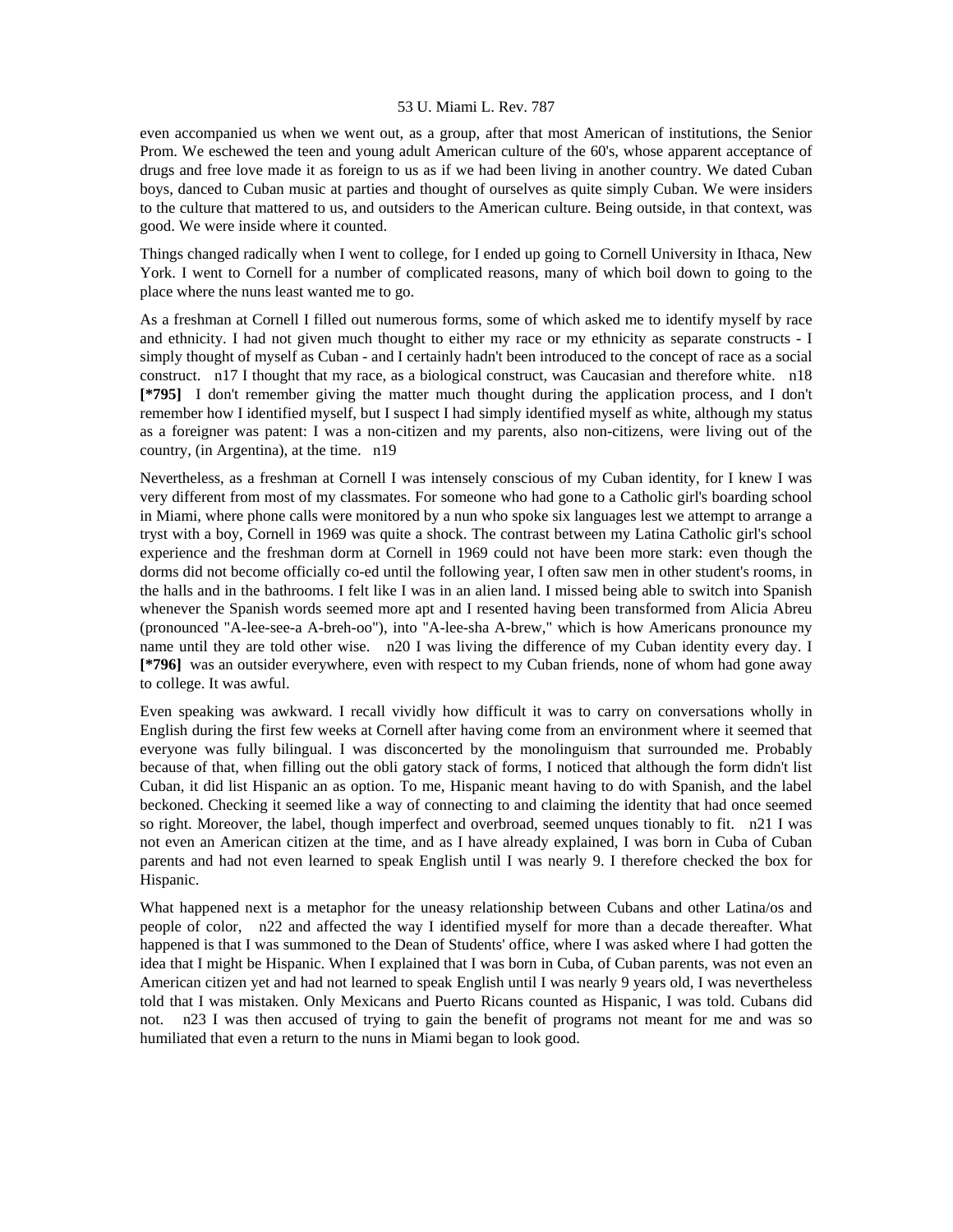I then learned a lesson: Since I did not want to be accused of attempting to steal privilege, I never checked Hispanic again.

I graduated from Cornell in 1973, magna cum laude in psychology, worked in drug abuse and delinquency prevention programs, became the Executive Director of one such program, and then went back to Cornell **[\*797]** for law school. I became a tax lawyer, worked for a big firm in Phila delphia and eventually decided to do what I had wanted to do since I was an undergraduate, so I entered the Academy. It was then, more than 15 years after that initial encounter with the term Hispanic as a freshman at Cornell, that the classifications on those ubiquitous forms returned to haunt me.

After I had accepted the offer of a position on the Temple faculty, I received the obligatory stack of forms. I filled them out, returned them and then received a telephone call from a then-Assistant to the Dean. "Aren't you Cuban?" she asked. "Of course," I replied. "Then why haven't you checked "Hispanic"?" she continued. If you've read this far, you know what my answer was: "Because I thought that being Cuban didn't count as being Hispanic - only Mexicans and Puerto Ricans count," I replied. "Oh, no," she said, "Cubans count here. Do you mind if we count you as Hispanic?" Of course I didn't mind, and of course she could count me as Hispanic, but I again felt accused and humiliated. This time, I felt accused of hiding my identity and humili ated at having been unmasked.

### II. Some Reflections

 Counting as Hispanic at Temple, while potentially affirming, was not completely positive. It essentialized, or made dominant to the exclu sion of others, one aspect of my identity - my ethnicity. It was as if no other part of me was worthy of note. I now think that not having counted as Hispanic during all those pre-Temple years had some salu tary effects and helps to answer some of the questions I've had since.

For example, I have long wondered why I did not feel like an out sider, or like a minority, as those terms have been constructed in legal scholarship, until I entered the Academy, 25 years after I first arrived in the United States. By any objective criteria (to the extent that such a thing even exists), I was both. As a Cuban in the United States I was an outsider and a minority. I was certainly not in Cornell's political main stream in 1969, and as a woman, a Cubana, and a founder of a Cuban organization that had only 3 members, I was certainly not in any numeri cal majority. n24 As the only Cuban or Latina/o lawyer at the law firm **[\*798]**  with which I practiced, I was hardly in the mainstream. But although I knew I was different, I did not feel inferior. I now think that this was because even though I was outside in some ways, I was inside in others. Being both inside and outside was key to preventing the essentializing of my outsider status.

Being granted membership in the group "Hispanic" when I joined the Academy not only essentialized the outsider aspect of my status, but it undercut the ways in which my ethnicity also makes me an insider. The classification "Hispanic" obliterates the ways in which my ethnicity makes me an insider because it is a homogenized view of Spanish- speaking people, a view that has been constructed and defined by Amer icans. When I was in high school in Miami with a diverse group of Latinas, it would not have occured to me to describe all of us as belong ing to the same group. The non-Cuban Latinas were very different from us. Not only were the non-Cuban Latinas all very wealthy, but they spoke Spanish differently, with different accents and different colloqui alisms. They were in the U.S. voluntarily and could and could go home to their countries, and their extended families, when school was over. With the Cuban girls I shared a culture, a history, a language, an accent and a longing for the relatives we had left behind. Our stories were variations on a theme of diaspora. Only an outsider to our culture could have considered us to be part of the same group as the non-Cuban Latinas.

The homogenization of the Latina/o identity that is wrought by lumping all of us within the classification Hispanic, dilutes our ethnicity and thus dilutes the sphere in which we are insiders. As a Cuban, I am an insider, and being an insider in some ways is what makes it alright to be an outsider in other ways. As a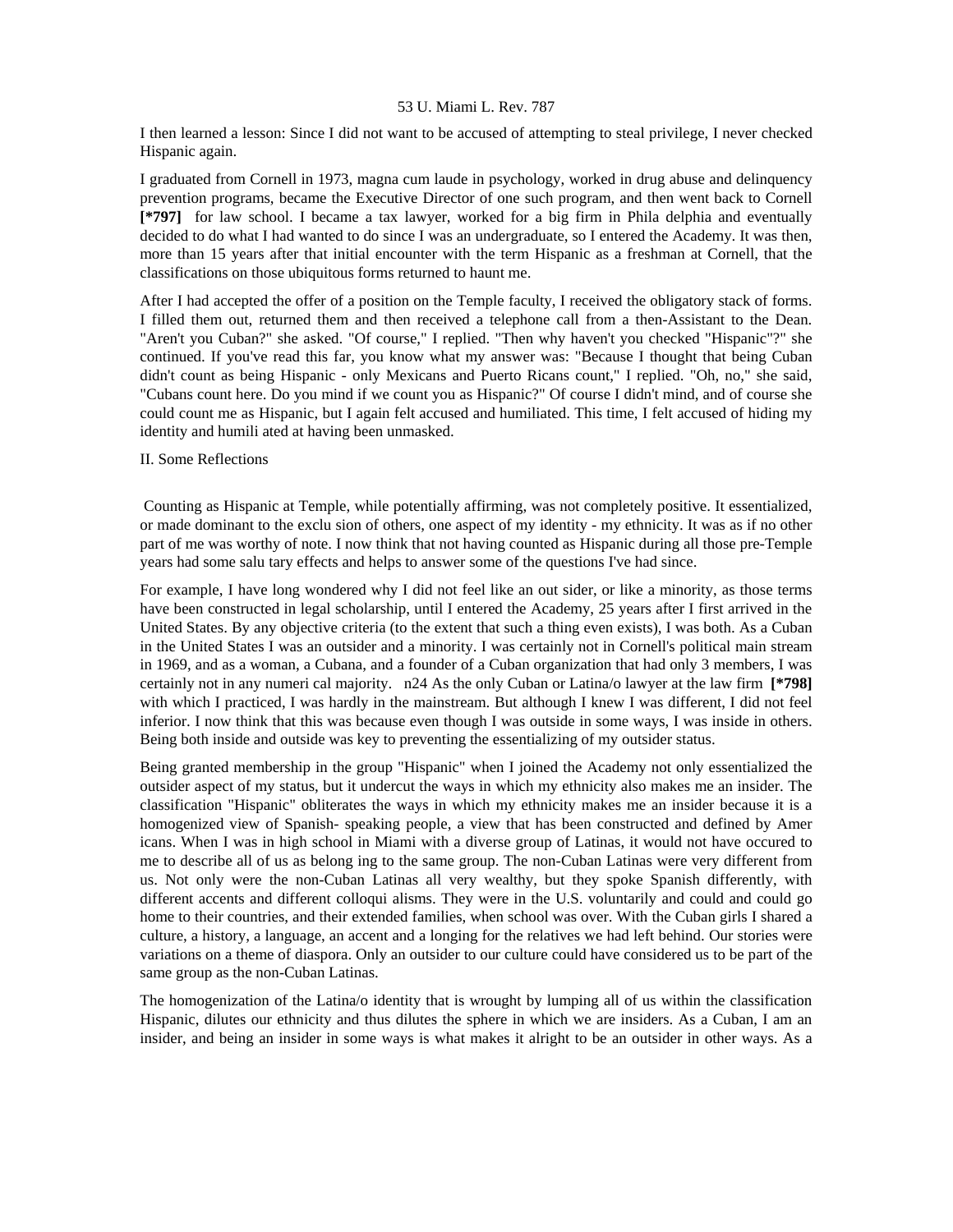Catholic attending a bar mitzvah, I am an outsider, but that is not troublesome to me because I am also an insider, to my own religion, at the same time. Outside is negative when it is constructed as such, but it is less likely to be constructed as such if we are insiders in other respects.

The homogenization of ethnicity, and the destructive way in which it undercuts the spheres in which we are insiders, does not stop with the attempt to classify all Spanish-speaking people as members of one undifferentiated group. n25 It is also evident when we are referred to as **[\*799]** hyphenated Americans, as if we needed to be labeled American to be legitimate. I born in Cuba. I am Cuban. I am not Cuban-American.

Like the classification Hispanic, the designation Cuban-American is a construct, and it is an American construct. The Cuban-American label not only dilutes my Cuban identity, but it also suggests that the "American" modifier is necessary to legitimize it. Although I am now an American citizen and I value that status, I am still Cuban. I have absorbed a tremendous amount of American culture, and I am grateful for all it has given me, but I am still Cuban. My children, who were born in this country, are, to me, the real Cuban-Americans, but I am Cuban.

It should be enough for me to be Cuban. So why do I now only count as a Cuban-American? If I had been born in Canada, Britain, or Australia, would I be described as a Canadian-American, a British- American or an Australian-American? No, because I would not need to be cleansed. Being Canadian, or British, or Australian would be enough.

Of course, I may be overstating my case. Perhaps since I have been away from Cuba for nearly 40 years, I can no longer claim to be just Cuban. I've probably become too Americanized for that. I am not Cuban in the same way that my parents, who grew up and came of age in Cuba, are Cuban, nor am I Cuban in the same way that someone who has grown up in Cuba and still lives in Cuba now is Cuban. American life and American culture have had too much influence to allow me to claim that. But neither can I say that I am American. To claim that would be to deny the foundational influence that having been born in Cuba has had on me and to appropriate an identity that is not my birth right. I am different from people born here. For many years, first as a refugee and later a resident alien, I was here at sufferance, and even now that I am a naturalized citizen I feel quite keenly the difference between me and those who can claim U. S. citizenship as a result of their birth. Even the Constitution acknowledges the fundamental difference between citizenship by birth and citizenship by ex-post act of law, so I can never be President.

If I am too Cuban to be American and too American to be just Cuban, what, then, am I to be? One obvious response is to say that I am Cuban-American, but, I reject that label as well. To call me a Cuban- American is to put my core at the periphery. It is to pluck the nucleus and relegate it to the status of modifier. To refer to me as a Cuban- **[\*800]** American is to take the place where I am most inside and put it on the outside.

So where does this conundrum leave me? If I am not Cuban and I am not American and I find the label Cuban-American offensive, what am I? For me the answer is that classification depends upon context. To full-fledged, natural born Americans, I am Cuban. That's what makes me different from them and it is, all by itself, legitimate and enough. To Cubans who are still, or until recently were, living in Cuba, I am an Americanized Cuban.

The term Americanized Cuban, which can be shorted to Ameri- Cuban, is not one which I've ever heard anyone use. Nevertheless, I find it appealing. Unlike the term Cuban-American, the term Ameri- Cuban leaves the Cuban at the center. It acknowledges the impact of nearly 40 years of exile but keeps the Cuban core on center stage. It is less homogenizing, less assimilationist. Perhaps we should give it a try.

But change is hard. A very long time ago, in reading through a self-study prepared by a Faculty Committee, I noted that I was described as a Cuban-American and I asked why I couldn't just be Cuban. After all, if the point is to highlight the difference between me and other mem bers of the faculty, referring to me as Cuban is most apt, for to the extent I am American, I am the same. While my listener was vaguely amused by the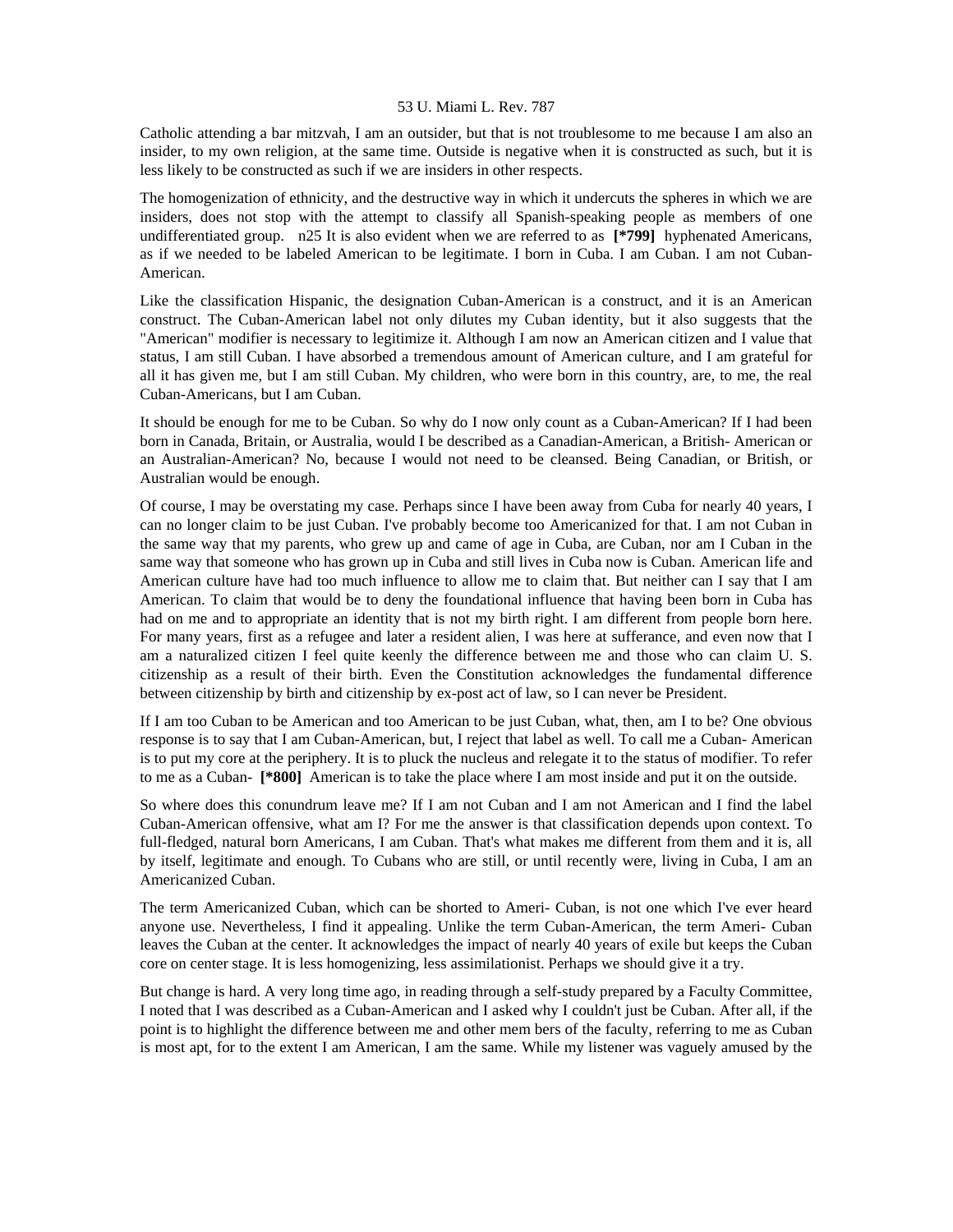notion that I would find the label Cuban-American not only inac curate but vaguely demeaning, the classification remained unchanged. In a more recent self-study, pie charts set out the percentages of faculty who are Puerto Rican Hispanics or Mexican Hispanics, but a Cuban His panic is just an "other" Hispanic. Still marginalized, after all these years.

It has been suggested to me that my objection here is not to essen tializing, but to essentializing the wrong thing. I disagree. I am arguing in the alternative. I would prefer not to have one aspect of my identity - my ethnicity - highlighted to the apparent exclusion of all others. Nevertheless, if an aspect of my identity is going to be essentialized, I'd at least like it to be something that is as central to my own view of myself as its essentialization would suggest that it is. In other words: I'd prefer that you don't essentialize, but if you're going to essentialize, at least get it right.

I now think that perhaps being told I was not Hispanic when I was at Cornell was probably a good thing. It helped me to preserve my Cuban identity by making my ethnicity non-essential. It allowed me to view myself, and, I believe, to be viewed, as a whole person. A person different from others, to be sure, but difference is not per se negative.

Difference is negative only when it is constructed as such. The **[\*801]** talent that makes Luciano Pavarotti or Kathleen Battle different from the rest of us is not negative because it is not viewed negatively. Albert Einstein's intellect was different from that of most people, but its differ ence did not make it negative. Throughout my professional life, until I joined the Temple faculty and became minoritized, I did not feel that the differences that came from being Cuban were negative. In my life as a student and later as a tax lawyer with a big Philadelphia firm, the differ ences that come from being Cuban (bilingualism, understanding Latina/o culture, knowledge of the Caribbean and Central and South America), were and are assets, not liabilities. I saw them that way and I believe others did as well.

For my honors thesis at Cornell, Coping with Culture Conflict, n26 I studied the ways in which the conflicts between the Cuban and Ameri can cultures were reflected in the degree to which children spoke Eng lish with a Spanish accent, and my work was not only encouraged but praised. When I became a tax lawyer, my fluency in Spanish brought me into transactions that were on the cutting edge of tax practice. n27 I could revel in these differences because with them I was also an insider. I was an insider to a culture and group that I valued.

Of course, being denied admission to a group, (in my case, the group labeled Hispanic), can be disempowering when it stands in the way of redressing wrongs. Refusing to acknowledge victimization does not transmute a victim into a non-victim. But we should question whether there is another way of righting those wrongs - a way that doesn't disempower us, n28 and a way that doesn't essentialize one aspect of our identities to the exclusion of others. n29 While being encouraged to check Hispanic when I came to Temple was empowering because it rec ognized my ethnicity, it was also marginalizing because it essentialized that aspect, and it essentialized it in a homogenized and therefore incom plete and inaccurate way.

So, what am I (we) to do? If the price of counting is the homogeni **[\*802]** zation of my Cuban identity, do I want to count? If the price of counting is being cast in the role of victim, do I want to count? Does counting as Hispanic essentialize my ethnicity so that all other aspects - woman, mother, wife, daughter, tax lawyer, friend - dissolve? LatCrit scholars have begun to ponder these questions, and have offered a number of useful insights. Work on intersectionality has helped to reveal us as multidimensional individuals capable of functioning and delighting in a variety of roles. It has shown that we can move between worlds and between languages while valuing and being a part of each, and it has applauded the diversity that exists within us. Yet, I want to offer a few words of caution.

First, in our zeal to reveal ourselves as multidimensional whole people whose many characteristics intersect in interesting ways, we should resist the urge to appropriate intersectionality itself. We should celebrate it,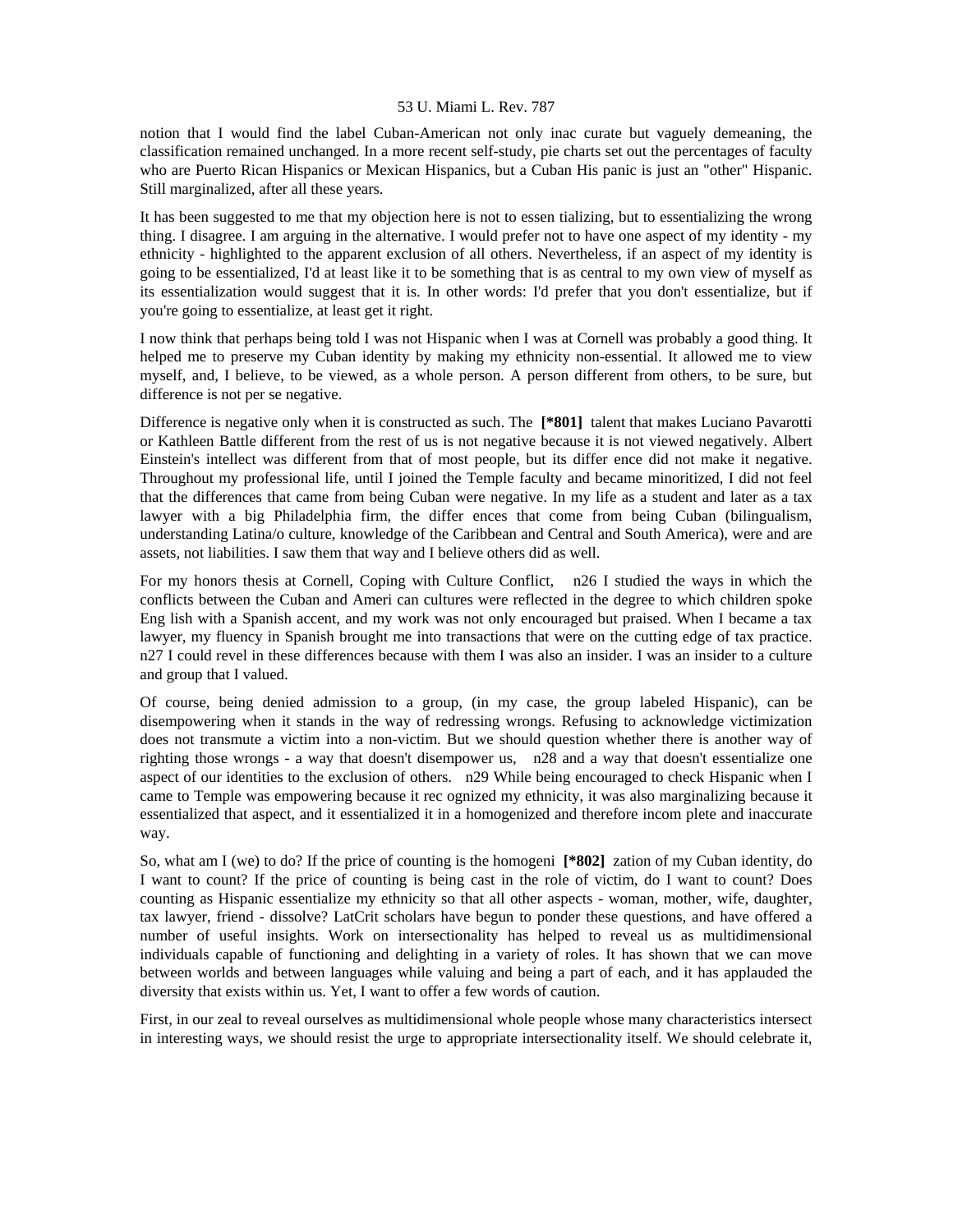but we should not claim exclusive ownership of it. Intersec tionality is part of the human experience and we should not fall into the trap of essentializing the very vehicle we have chosen as a de-essential izing device. Intersectionality, while a useful tool for deconstructing essentialism, should not itself be essentialized as a phenomenon either unique to or amplified by the Latina/o experience, for to do so will only divide us further. We should avoid getting into an intersection contest.

Second, we should neither forget nor denigrate professional inter sections. I am a tax lawyer, teacher, and scholar. I became a tax lawyer because I found tax challenging and fascinating as a law student when I took my first tax course. I love the intellectual challenge and the rigor of it, but I am also drawn by the deeper meaning of taxation, for in a tax system a society reveals its values. While a tax system developed through the democratic process will reveal all of the imperfections of that process, it can also provide an antidote to the ills that befall a soci ety plagued by dramatic income inequality. Tax policy, developed and implemented through a democratic process that values human rights, can prevent the rise of dictators like Fidel Castro, who used force to obtain and retain the power to redistribute wealth, and who abrogated human rights in the process. n30

Tax systems reflect who and what we care about, and in studying a tax system we study who we really are. In debating tax policy we debate who we think we should be. As Professors Blum and Kalven noted in their classic article on progressive taxation,

 In the end it is the implications about economic inequality which impart significance and permanence to the issue and institution of **[\*803]** progression. Ultimately a serious interest in progression stems from the fact that a progressive tax is perhaps the cardinal instance of the democratic community struggling with its hardest problem. n31

 My work with Professor Marty McMahon addresses issues of income inequality and progressive taxation and reflects that perspective. n32

Despite the importance of tax policy for the preservation of human rights, property, and other things we value, within the Academy I have felt more like an outsider as result of being a tax lawyer and scholar than as a result of any other aspect of my identity. Colleagues seem to think nothing of saying about tax lawyers as a group things that they would be pilloried for saying about many other groups. I have heard colleagues refer to us as dull, narrow, intellectually shallow, and pedestrian. Evalu ation of tax scholarship for tenure or promotion often expresses surprise that the work is interesting, creative, or well-written, and the one area that aspiring law teachers seem to have no compunction about listing under "Subjects Not Preferred" in the AALS recruitment conference form, is Tax. In two years as Chair and several more years as a member of Temple's Faculty Selection Committee I looked at several thousand AALS forms, as there are typically about one thousand a year. I think fewer than 20, out of all of those thousands of applicants, listed anything other than tax as "not preferred," and only one listed Constitutional Law. I confess that I wanted to interview that applicant just because of that.

Being a tax lawyer made me feel like an outsider when I arrived at LatCrit III. Exploring that intersection the intersection of our identi ties and our chosen fields of scholarly interest - can help the LatCrit movement to grow and can advance some of its objectives. Perhaps a second story will provide useful insight into the point I will try to make.

# III. A Pianist's Story

 One evening during the summer I was writing this essay, I went to a concert by the Philadelphia Orchestra at the Mann Music Center, an outdoor venue which serves as the Orchestra's summer home. The pro gram that evening was billed as "Scandinavian Summer" and promised a selection of "Scandinavian Favorites,"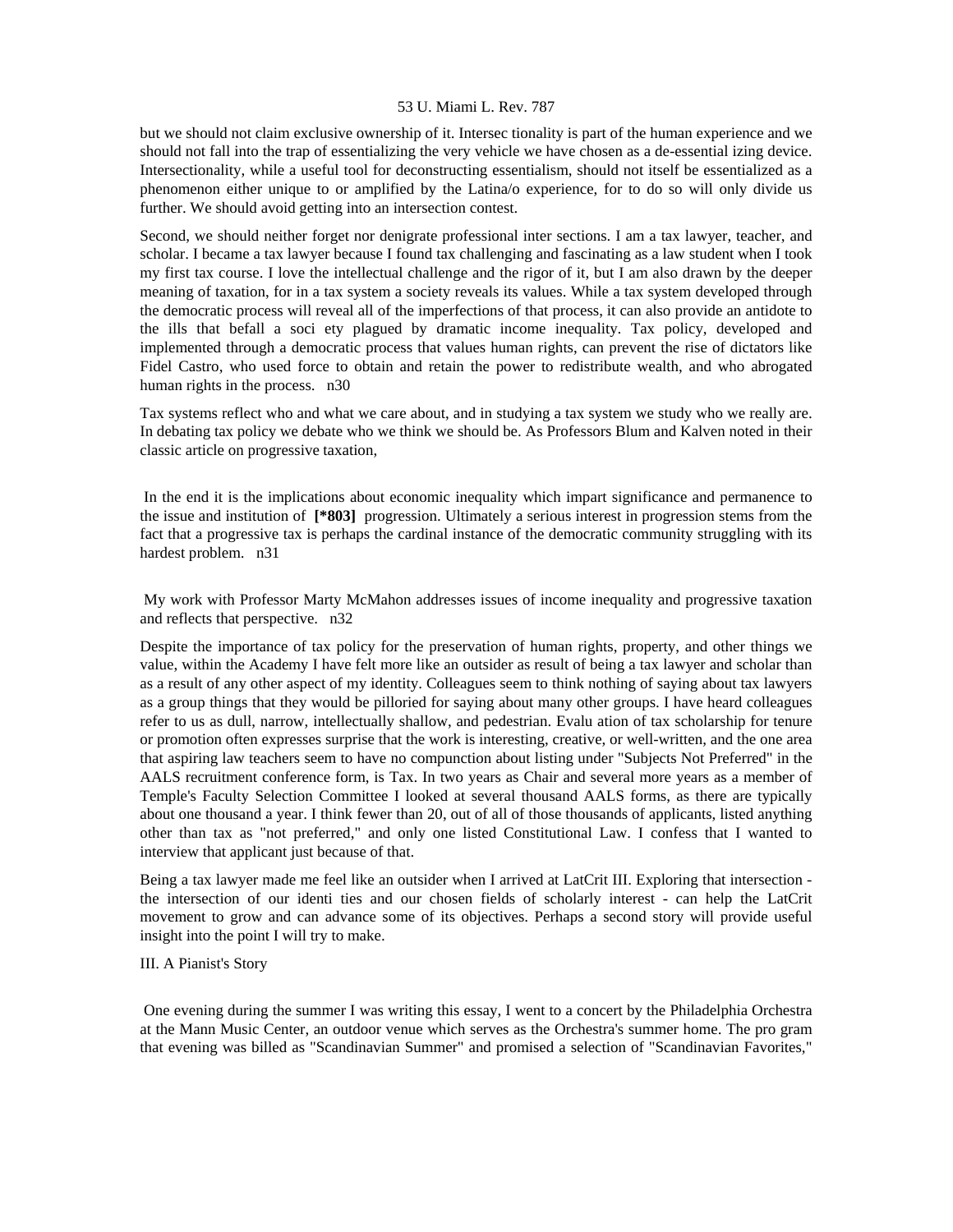n33 including Grieg's Piano Con certo, a beautiful, difficult, and well-known piece of the classical reper toire. The pianist was Terrence Wilson, a Juilliard student who had made his professional debut with the Philadelphia Orchestra in 1992, at **[\*804]** the age of 17. n34

When Mr. Wilson walked onto the stage the audience surprise was polite but apparent. Not only is Mr. Wilson young, (now 22), but he is Black. Although there was a picture of Mr. Wilson in the program for the evening, there was no picture of him in the pamphlet that announced the season, which is where subscribers get information about the sched ule of works and performers, and given the relaxed atmosphere of the Mann, where many people picnic on the grass surrounding the stage and the covered seating area during the performance, I suspect that many had not paid close attention to the program.

At that performance Terrence Wilson was a soloist not only because he was the pianist, but because he was the only Black person on the stage. Although other Black classical concert pianists exist (Andre Watts comes prominently to mind), it is fair to say that Blacks are under- represented within the ranks of classical instrumentalists. n35

Terrence Wilson gave a marvelous performance that night and received a richly-deserved standing ovation. Still, after it was over I found myself reflecting on the possible parallels between his life as a Black classical concert pianist and mine as a Cuban tax lawyer and academic.

IV. Reflections

 Both Terrence Wilson and I are playing against type. He, because he is Black and a classical concert pianist and I, because I am Cuban and a tax lawyer. Our identities create expectations that we breach. Although the civil rights movement has resulted in a climate in which the existence of Black professional musicians and Latina/o lawyers is, happily, no longer remarkable, we have not yet succeeded in creating a climate in which our race or ethnicity does not limit the ways in which we are expected to use our talents. Audiences are not surprised when a Black musician plays jazz, or hip hop. Black jazz musicians and hip hop artists are commonplace, as are Latina/o constitutional, immigration and criminal defense lawyers. But Black classical concert pianists cause a stir and Latina/o business lawyers in the U. S. are often regarded with **[\*805]** incredulity. Reviews and announcements of Terrence Wilson's per formances often mention that he is Black even though they never men tion the race of a white concert pianist, n36 and at least one very prestigious prospective employer insisted that I had to be interested in developing an immigration practice, not in being a tax lawyer.

To open the doors of opportunity fully for those who come behind us, legal discourse should move beyond these narrow taxonomies. Entire fields should be available. This process of expanding the field, of opening the doors fully, is slow and often woefully incremental, but it is the next step in developing an inclusive society. Just as women had first to fight to be admitted into law school and then fight to be allowed to practice law and then fight to be hired by large and prestigious Wall Street law firms and then fight to be accepted as tax, banking and finance lawyers, so must Latina/os. n37 We should be able to celebrate our race, gender, ethnicity, sexual orientation, and myriad other defining characteristics and allow them to enhance what we choose to do, but they should not cost us the chance to do what we want to do. As a community we should nurture the development of interest in many dif ferent aspect of the law (yes, including even tax) not only because it is the right and inclusive thing to do but because it is also the practical thing to do. Many law faculties face limits in the number of experts in particular fields than they can afford to hire, but by diversifying the areas of our academic expertise, Latina/os can increase our numbers in the academy. If we all do the same thing, we reduce our chances of securing greater representation.

What I am suggesting is not assimilation, with its subtext of homogenization and erasure of ethnicity. Just as it is important for law students to be exposed to a diverse faculty because it offers them a vari ety of role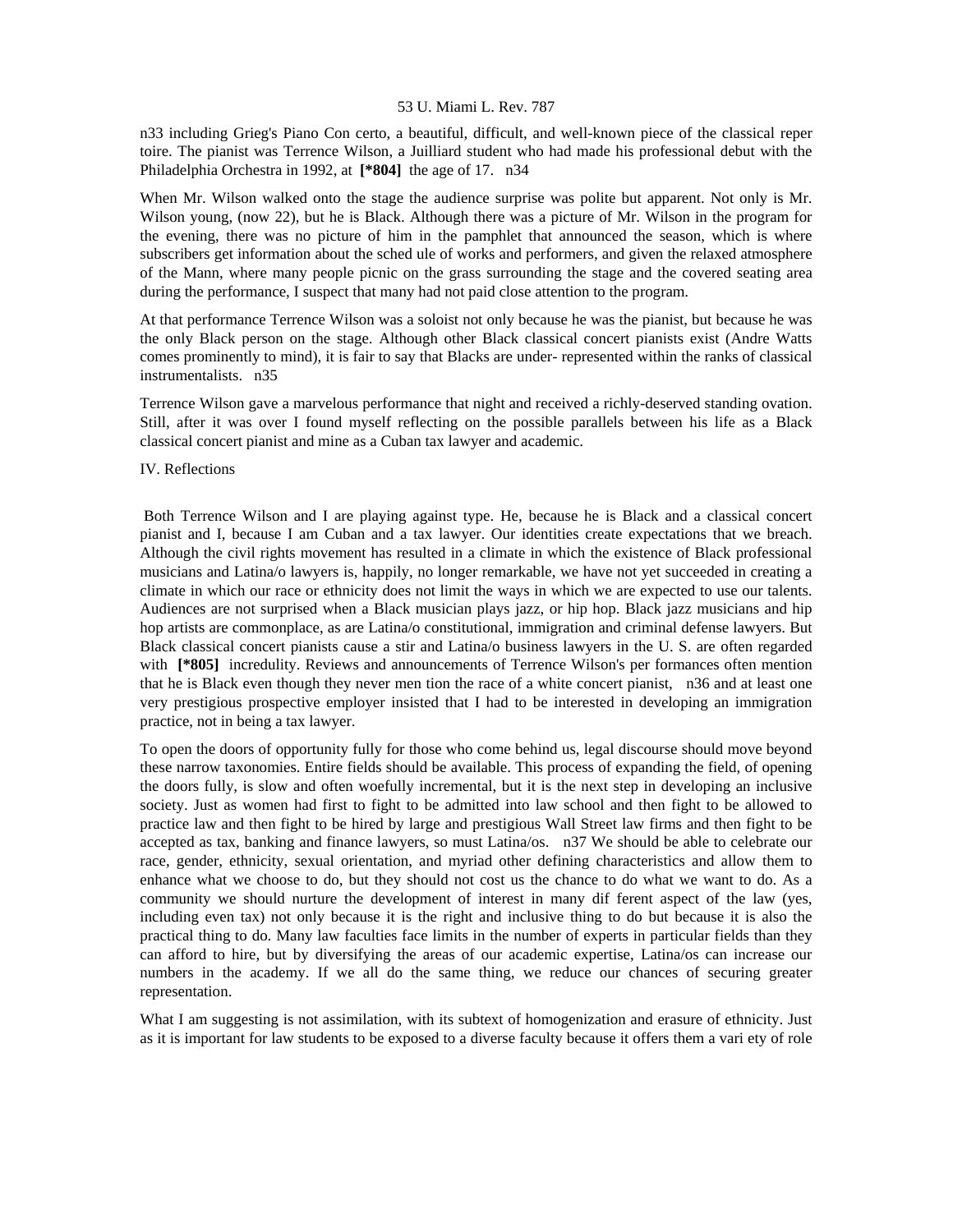models and allows them to experience diversity in the posses sion of power, so it is important that diversity extend to the subject matter areas we pursue. n38 This more complete vision of diversity, which **[\*806]**  extends to subject matter, will make the range of career and life options most graphically visible to students. As Latina/os become more visible throughout the spectrum of areas of practice and professions generally, others will become accustomed to seeing us in those roles and we will be seen as rightful participants in those endeavors. We don't have to surrender our ethnicity to do that.

When Terrence Wilson commands the piano in the classical reper toire he proclaims both that race is not a bar to the classics and that classical music must not remain a whites-only club. Of course, I am not suggesting that a Black pianist can be taken seriously only by perform ing the classics or that the classics are more worthy than other types of music with which Black musicians are more closely identified. What I am suggesting is that Black musicians can and should perform whatever type of music they choose to perform and that all types of music, includ ing classical music, should be seen as within their province, just as they are for whites and just as whites are not barred from performing jazz. Terrence Wilson's race should not limit what he plays, any more than Alicia De Larrocha's nationality (she is from Spain) ought to prevent her from playing Mozart. Madame De Larrocha has probably done more to disseminate the music of the Spanish composer Enrique Granados than any other pianist, but she is also renowned as an exceptional interpreter of Mozart.

When he speaks to groups of students and young musicians Ter rence Wilson demonstrates that Blacks can reach for the stars as classi cists, and all students can profit from that message. n39 I hope that seeing me teach tax opens similar doors for my students n40 and that reading my tax scholarship broadens the perspective of my colleagues. n41

 **[\*807]** Terrence Wilson does not want his race to be essentialized, although he is keenly aware of its importance. As he has said in inter views, "There are dangers in being a black concert pianist ... I'm wor ried that I'll only be a role model. I'll probably get work because of my color ... [and] these can be great opportunities for me. But these advan tages also have a downside - I don't want to be ghettoized... Just because I'm black ... doesn't mean that my favorite pianist is Andre Watts." n42 I concur, on both counts, and I believe that it is possible, if difficult, to achieve that goal.

The essentializing of race has imposed on Terrence Wilson a bur den other pianists do not have. Thus he has been criticized for playing classical standards, such as Tchaikovsky's Piano Concerto No. 1, rather than concerti written by Black composers. n43 In effect, his critics would deny him the pleasure of playing Tchaikovsky's Piano Concerto No. 1 because of his race. n44

 **[\*808]** I have felt similar pressures. I have been told that I should not waste my time on tax but that, because I am Latina, I should devote my professional life to areas of the law which bear a more direct relation to the Latina/o, condition. I have rejected that advice. I have as legitimate a claim to being a tax lawyer as any white American male and neither my gender nor my ethnicity should stand in the way. My experiences in Cuba and later as an exile have no doubt shaped my view of the role and importance of tax policy, just as they have shaped other aspects of my identity, but even if I could see no connection between my experiences as a Cubana and my interest in tax policy, it would still be legitimate for me to be a tax lawyer.

I will continue to be a tax lawyer, just as Mr. Wilson has continued to play Tchaikovsky's First Piano Concerto, but my plea here is for greater understanding and acceptance from my own community. Being a Cuban tax lawyer made me feel like an outsider at LatCrit III. While some of that feeling may have been attributable to my being Cuban, I think most of it was attributable to my being a tax lawyer. When people asked me what I taught and I said tax, I felt them wrinkle their brows and silently wonder "so what are you doing here," as if I couldn't be both Latina and a tax lawyer. It is time for that to change.

V. Conclusion: Time to Come in From the Cold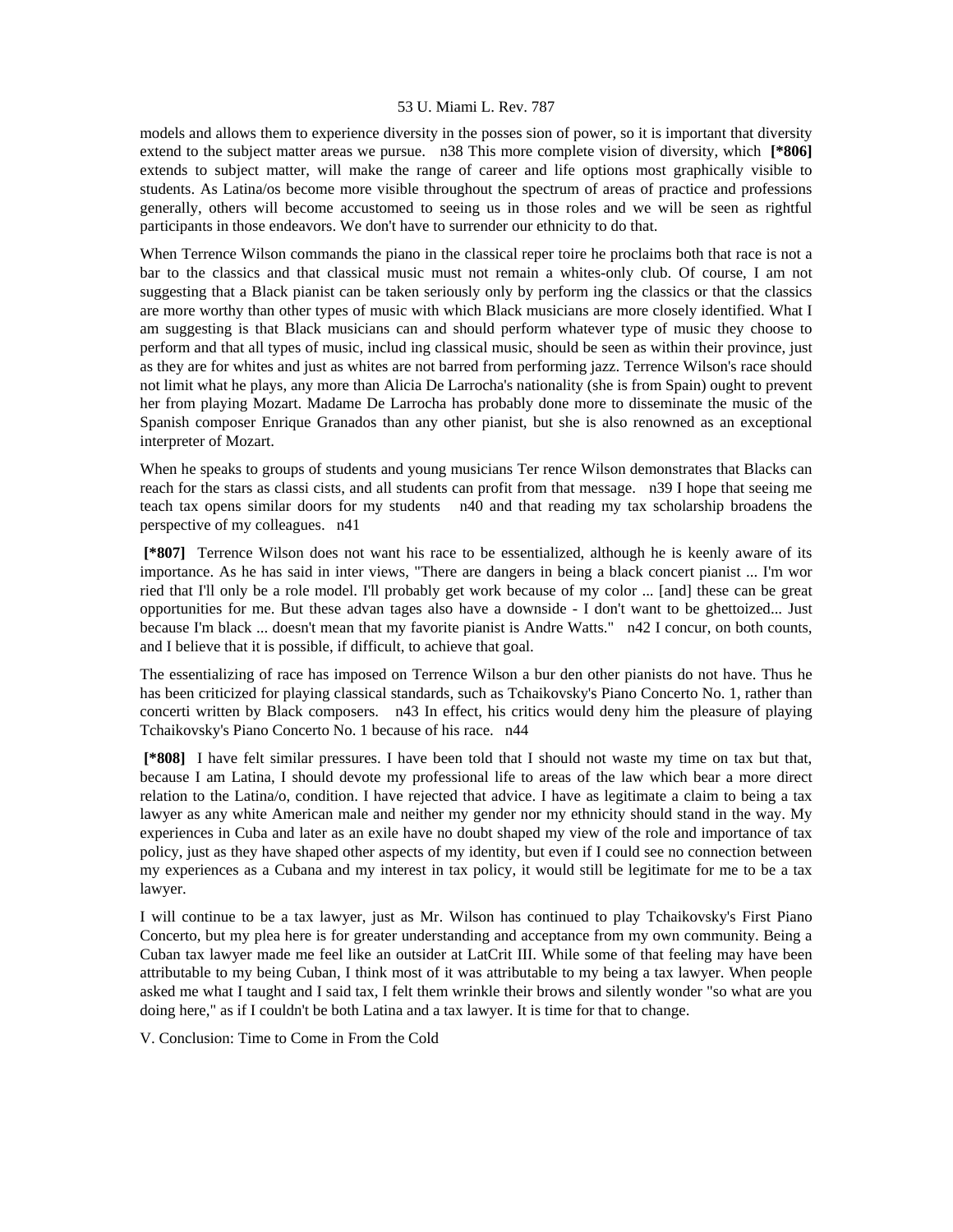The good news is that things are indeed changing. After all, I, a Cuban tax lawyer, was asked to be a discussant at LatCrit III. For that I am grateful. LatCrit scholars are nudging legal discourse to move beyond binary, bipolar paradigms, and the diversity of the participants in LatCrit III is a testament to the success of their efforts. As the theme of LatCrit III implies, it is now time to take the next step. For me, that next step is to make a concerted effort to find the places where I am inside, and to celebrate and revel in that insiderness, so that it is with me even when I am outside.

What I am suggesting does not require assimilation or denial of difference. On the contrary, claiming the inside requires that we acknowledge our differences. It requires that we see that many of the things that make us outsiders also make us insiders, so that we are insid ers and outsiders, all at the same time. n45

 **[\*809]** I recognize that it may seem easy for me to urge this because I may be seen as privileged: my parents are both college graduates who spoke English even before becoming exiles, we did not emmigrate for eco nomic reasons, and we were not, in our home country, the victims of racial discrimination. I am now inside the community of tax professors and was once inside the community of practicing tax lawyers, and being inside those communities has been very nurturing. So, for others it might be more difficult to find and celebrate that inside than it has been for me. Nevertheless, difficulty does not mean impossibility, and decid ing to look for that insider place is the first step. Some members of our diverse community will find it easier to do that than others, but all of us should try. By the very act of uniting to find that place of comfort and belonging, that insider's place, we can create it.

At LatCrit I Professor Jerome Culp exhorted us to "build a theory that recognizes our differences and builds coalitions for change," n46 but cautioned that "this new theory has to avoid falling prey to the tempta tion to become complicit in the description of the other. We will not build a theory for change if we replicate the structures of the other cre ated by society." n47 The construction of outside as a place that stands in opposition to inside is one such structure. That structure was necessary to break down the barriers that kept us on the outside looking in, but accepting and using that structure should not prevent us from also find ing the places where we are inside. n48

A model in which we catagorize ourselves as either insiders or out siders replicates the structure of a society that treats us as being outside. But our world does not exist outside of some other, more important, world. Every day, we are insiders in some respects, even as we are outsiders in others.

To claim the inside, we need to value the diversity among us. The ways in which we are different from others are what make us the indi vidual persons that each of us is. We should celebrate those differences. We are diverse in ethnicity, gender, sexual orientation, area of profes sional interest and a host of other things. These differences do not just make us outsiders, they also make us insiders to the communities whose members share them, even if they don't share other characteristics we possess.

 **[\*810]** Writing about the gay and lesbian communities, my colleague, Pro fessor Nancy Knauer, recently observed that:

 The myth of a single community prompts arguments over the produc tion of a single agenda. When much of the disagreement stems from fundamental questions of perspective and goal articulation, the chal lenge is not to determine whose goal prescription is right or more desirable, but rather, to try to respect the myriad of differing articula tions emanating from our diverse communities. n49

 LatCrit scholars have shattered the myth of a single minority community and have shown that there isn't even a single Latina/o community. They have been instrumental in beginning the process of allowing us to expe rience one another as multidimensional people who also have many things in common. We have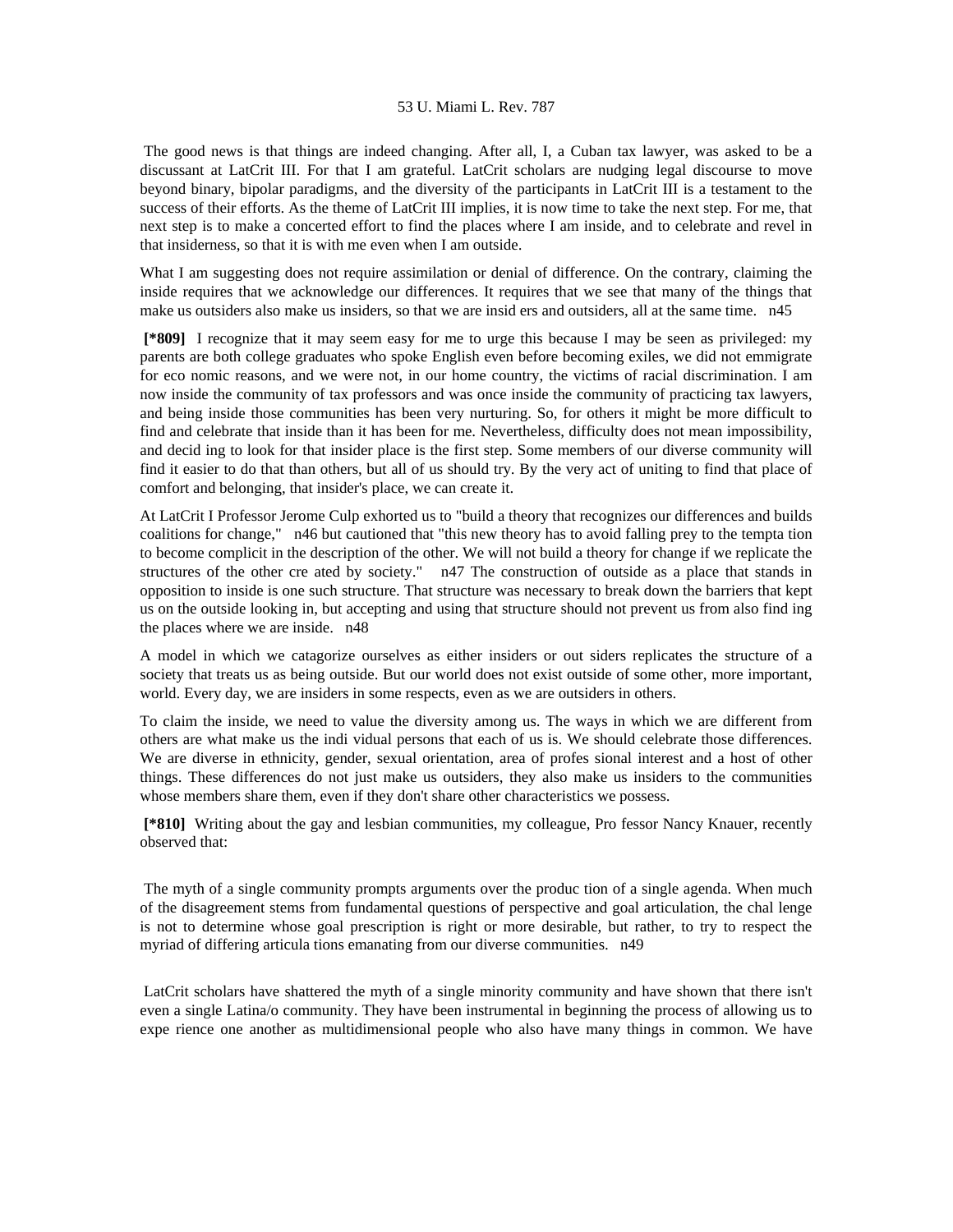started to move beyond the binary para digm that essentializes one aspect of our identity, but we need to go further.

Latina/os are insiders and outsiders. It is time for us to claim all the places where we are inside, and to build others. We should nurture the communities to which we belong and build bridges to those we do not yet know well. We should bring our insights and our diversity to differ ent areas of the law - including tax and business - areas where we continue to be seriously under-represented. By doing so we need not become either whitewashed or lost. Bridges need not fuse what they bridge.

# **FOOTNOTE-1:**

n1. See, e.g., Juan F. Perea, The Black/White Paradigm of Race: The "Normal Science" of American Racial Thought, [10 La Raza L.J. 127 \(1998\), 85 Cal. L. Rev. 1213 \(1997\)](http://www.lexis.com/research/xlink?searchtype=get&search=10%20La%20Raza%20L.J.%20127) and the scholarship collected in n.2 thereof.

n2. See, e.g., Trina Grillo, Anti-Essentialism and Intersectionality: Tools to Dismantle the Master's House, 10 Berkeley Women's L.J. 16, 22 (1995); Trina Grillo & Stephanie M. Wildman, Obscuring the Importance of Race: The Implications of Making Comparisons Between Racism and Sexism (or Other Isms), in Richard Delgado & Jean Stefancic, Critical White Studies 619 (1997).

n3. See, e.g., Elvia Arriola, Welcoming the Outsider to an Outsider Conference: Law and the Multiplicities of Self, [2 Harv. Latino L. Rev. 398 \(1997\).](http://www.lexis.com/research/xlink?searchtype=get&search=2%20Harv.%20Latino%20L.%20Rev.%20398)

n4. The move that I am urging is not unlike that which has occurred over time in other areas of the law and in other progressive movements. Thus, the early common law saw the doctrine of consideration evolve from a binary concept that was, like a light switch, either on or off, through the development of the doctrine of promissory estoppel, which allowed recovery even when consideration might be lacking, and eventually to relational contract, which is a considerably more complicated, but arguably more apt, model for contractual relationships. See Robert S. Summers & Robert A. Hillman, Contract and Related Obligation: Theory, Doctrine, and Practice 42-43 (3rd ed. 1997); Grant Gilmore, The death of Contract (1974); Ian MacNeil, Economic Analysis of Contractual Relations: Its Shortfalls and the Need for a "Rich Classificatory Apparatus", 75 Nw. U. L. Rev. 1018 (1981); Ian MacNeil, The Many Futures of Contracts, 47 S. Cal. L. Rev. 691 (1974). The evolution of feminism provides perhaps a richer and closer parallel, but I cannot explore it here.

n5. See, e.g., Arriola, supra note 3, at 398.

n6. See Alice G. Abreu, The Difference Between Expatriates and Mrs. Gregory: Citizenship Can Matter, [67 Tax Notes 692, 695 n.14 \(1995\)](http://www.lexis.com/research/xlink?searchtype=get&search=67%20Tax%20Notes%20692,at%20695) (disclosing that my status as a naturalized, rather than native born, citizen largely explains the value that I place on the status of U.S. citizenship); Alice G. Abreu, Taxing Exits, [29 U.C. Davis L. Rev. 1087 n.251 \(1996\)](http://www.lexis.com/research/xlink?searchtype=get&search=29%20U.C.%20Davis%20L.%20Rev.%201087) (again disclosing how a proposal would affect me, a naturalized citizen).

n7. I owe the term to Professor Celina Romany, who has spoken eloquently of her move to the United States from Puerto Rico and poignantly described the experience of being "minoritized" for the first time in her life. The phenomenon that Professor Romany described as minoritization is not unlike the process that Zora Neale Hurston refers to as "becoming colored". See Zora Neale Hurston, How It Feels to Be Colored Me, in I Love Myself When I am Laughing ... And Then Again When I Am Looking Mean and Impressive 152 (A. Walker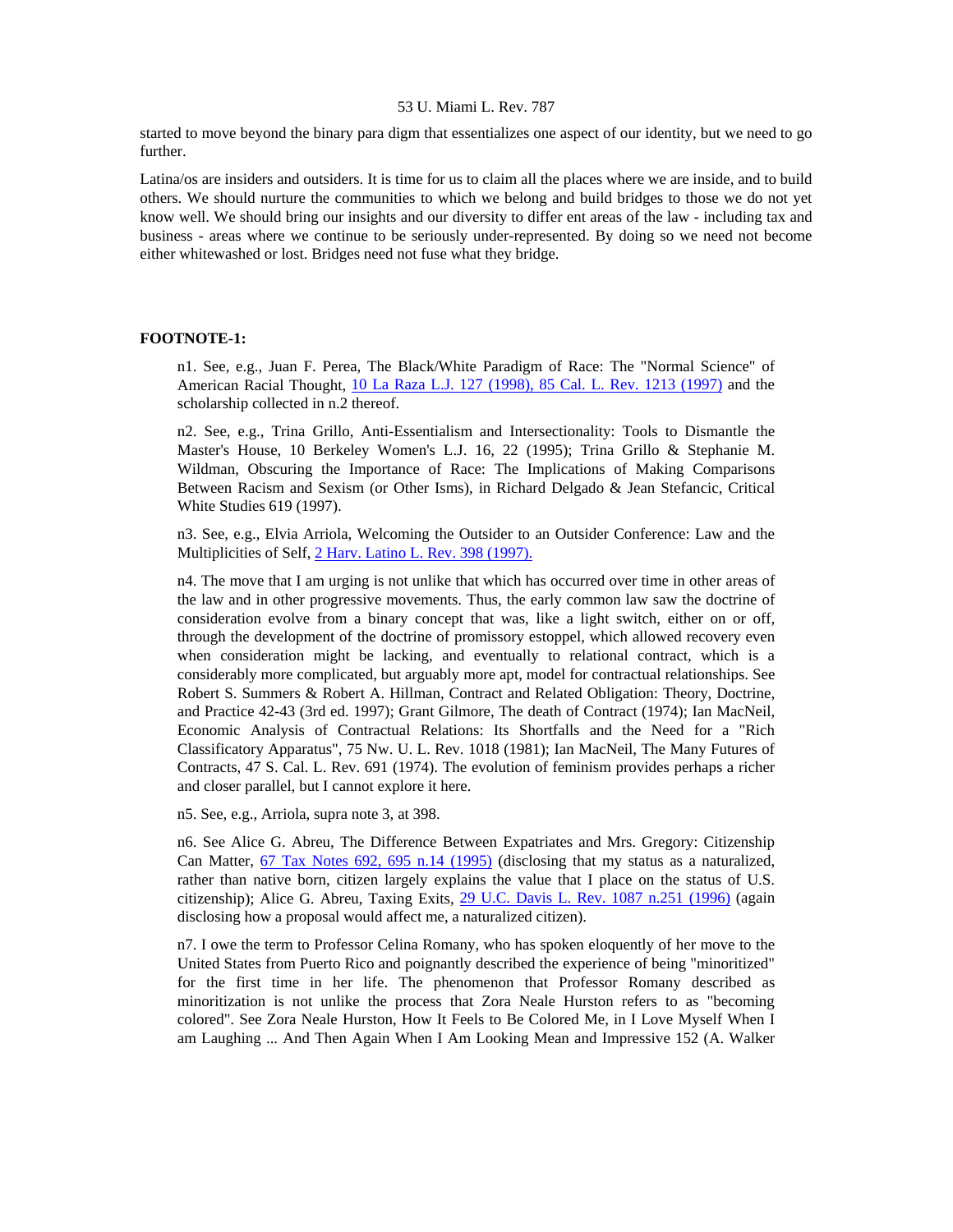ed., 1979), quoted and cited in Angela Harris, Race and Essentialism in Feminist Legal Theory, [42 Stan. L. Rev. 581, 610 \(1990\).](http://www.lexis.com/research/xlink?searchtype=get&search=42%20Stan.%20L.%20Rev.%20581,at%20610) I adopt Professor Romany's term - minoritization - because it captures the essence of my own experience.

n8. Esso was the trade name used by Standard Oil of New Jersey for many of its foreign, as well as some of its domestic, operations. Standard Oil used various trade names in the United States until 1972, when it decided to unify its domestic operations under the name Exxon. For a succinct history of the trade names used by Standard Oil as well as some of the legal issues that arose from its use of multiple names and its subsequent decision to use the name Exxon in the United States, see [Exxon Corporation v. Humble Exploration Company, 695 F.2d. 96, 98 \(5th](http://www.lexis.com/research/xlink?searchtype=get&search=695%20F.2d%2096,at%2098)  [Cir. 1983\),](http://www.lexis.com/research/xlink?searchtype=get&search=695%20F.2d%2096,at%2098) on remand, [Exxon Corporation v. Humble Exploration Company, 592 F. Supp.](http://www.lexis.com/research/xlink?searchtype=get&search=592%20F.%20Supp.%201226)  [1226 \(N.D. Tex. 1984\).](http://www.lexis.com/research/xlink?searchtype=get&search=592%20F.%20Supp.%201226)

n9. [Exxon Corp. v. United States, 7 Cl. Ct. 347 \(1985\).](http://www.lexis.com/research/xlink?searchtype=get&search=7%20Cl.%20Ct.%20347) The case arose out of Exxon's deduction of a \$ 27.4 million debt owed to it by the subsidiary that owned the Cuban refinery which my father managed. The debt was not repaid following the nationalization and Exxon sought to deduct it as a bad debt. The tax litigation had a long and tumultuous history and was not resolved until 1991. Exxon won. See [Exxon Corp. v. United States, 931 F.2d 874, 98 \(Fed. Cir.](http://www.lexis.com/research/xlink?searchtype=get&search=931%20F.2d%20874,at%2098)  [1991\),](http://www.lexis.com/research/xlink?searchtype=get&search=931%20F.2d%20874,at%2098) aff'g, [Exxon Corp. v. United States, 7 Cl. Ct. 347 \(1985\),](http://www.lexis.com/research/xlink?searchtype=get&search=7%20Cl.%20Ct.%20347) rev'd [785 F.2d 277 \(Fed. Cir.](http://www.lexis.com/research/xlink?searchtype=get&search=785%20F.2d%20277)  [1986\),](http://www.lexis.com/research/xlink?searchtype=get&search=785%20F.2d%20277) on remand, [12 Cl. Ct. 434 \(1987\),](http://www.lexis.com/research/xlink?searchtype=get&search=12%20Cl.%20Ct.%20434) vacated, [840 F.2d 916 \(Fed. Cir. 1988\),](http://www.lexis.com/research/xlink?searchtype=get&search=840%20F.2d%20916) on remand, [19 Cl. Ct. 755 \(1990\).](http://www.lexis.com/research/xlink?searchtype=get&search=19%20Cl.%20Ct.%20755)

n10. [Exxon Corp. v. United States, 7 Cl. Ct. 347, 350 \(1985\).](http://www.lexis.com/research/xlink?searchtype=get&search=7%20Cl.%20Ct.%20347,at%20350)

n11. I will refer to non-Cuban, non-Hispanic Anglos as Americans because that reflects the way I saw the differences between me and others whom I saw as belonging here. While I recognize that awarding to residents of one country in the Americas an appellation that implies ownership of two continents is controversial, I nevertheless use it here because it illustrates who and what it was that I regarded as the other. It was not others of a different race, gender or sexual orientation. It was others who were native and therefore belonged in the United States.

n12. The cognoscenti will recognize this as a part of Miami where a large concentration of Cubans now reside. It is referred to as "la sauguesera", a term that connotes thorough Cubanization - a place where everyone is Cuban and Americans would feel like foreigners, down to having trouble understanding the spoken language and reading the signs on storefronts, only some of which proudly proclaim "We Speak English" in stark contrast to the early 1960's when shops eager for Cuban business would advertise "Se Habla Espanol" (Spanish spoken here).

n13. The term comes from regulations that interpret the Internal Revenue Code. Treas. Reg. [1.871-2\(b\)](http://www.lexis.com/research/xlink?searchtype=get&search=26%20CFR%201.871-2). Until 1984, a non-resident alien who was a "mere transient or sojourner" was not treated as a U.S. resident for federal income tax purposes. Although section 138 of the Tax Reform Act of 1984, Pub. L. 98-369, 98 Stat. 672 (1984) changed the rules for determining residency status for tax purposes, the "transient or sojourner" classification remains significant for other purposes, such as determining whether an individual qualifies for the foreign income exclusion provided by <u>I.R.C. 911</u>. See [Treas. Reg. 1.871-2\(c\)](http://www.lexis.com/research/xlink?searchtype=get&search=26%20CFR%201.871-2).

n14. Max J. Castro has written about what he has referred to as the Cuban "master narrative" that "explains [Cubans'] condition as immigrants not in terms of personal circumstances but of historical necessity. That perspective confers meaning and dignity to the exile's condition regardless of external hardships and protects self-esteem against the stigma attached by some in this society to newcomers and to Latinos." Max J. Castro, Making Pan Latino: Latino Pan-Ethnicity and the Controversial Case of the Cubans, [2 Harv. Latino L. Rev. 180 \(1997\).](http://www.lexis.com/research/xlink?searchtype=get&search=2%20Harv.%20Latino%20L.%20Rev.%20180) I find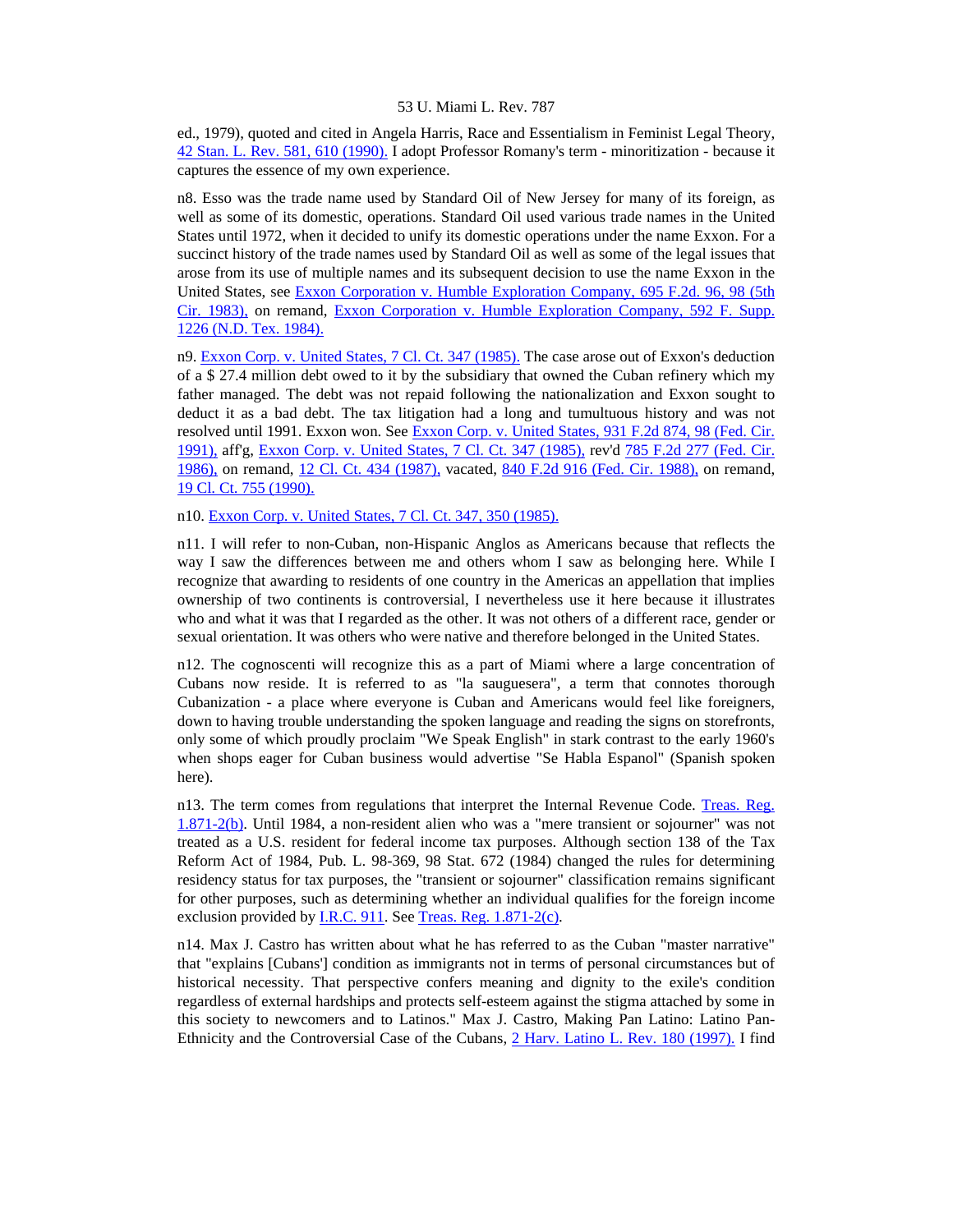the "master narrative" label pejorative, for it implies an artificially imposed world view something that has been "narrated' to us and thus imposed from outside - that is at odds with my experience. My aunt, now 71 and barely able to walk, refused to learn English because it would mean that she had accepted that she would have to make a life in the U.S. - that she would no longer be a transient or sojourner. That she has been in the U.S. for over 35 years, longer than she lived in Cuba, and that she has learned to understand English in spite of herself, has not altered the way she sees herself: She is Cuban, not Cuban American, and she still feels that she really belongs somewhere else. That is not a master-narrative, it is her reality.

n15. Again, I use the term American because it is a translation of what they were to us: Americanas. We were, and are, Cubanas.

n16. Professor Margaret Montoya has written about the effect of weaving English and Spanish and has cited evidence that it is a linguistically competent practice that serves a subtle signaling function. Margaret E. Montoya, Mascaras, Trenzas y Gre<tild n>as: Un/Masking the Self While Un/Braiding Latina Stories and Legal Discourse, 17 Harv. Women's L. J. 185 n.6 (1994), [15 Chicano-Latino L. Rev. 1 \(1994\),](http://www.lexis.com/research/xlink?searchtype=get&search=17%20Harv.%20Women) citing Rodolfo Jacobson, The Social Implications of Intra-Sentential Code-Switching, in New Directions in Chicano Scholarship 227, 240-41 (1978). This weaving of two languages together, once confined to our personal lives, has itself become emblematic of Latina/o and LatCrit scholarship. See, e.g., Berta Esperanza Hernandez-Truyol, Borders (En)gendered: Normativities, Latinas, and a LatCrit Paradigm, [72 N.Y.U. L. Rev. 882](http://www.lexis.com/research/xlink?searchtype=get&search=72%20N.Y.U.L.%20Rev.%20882)  [\(1997\);](http://www.lexis.com/research/xlink?searchtype=get&search=72%20N.Y.U.L.%20Rev.%20882) Berta Esperanza Hernandez-Truyol, Building Bridges - Latinas and Latinos at the Crossroads: Realities, Rhetoric and Replacement, 25 Colum. Hum. Rts. L. Rev. 369 (1994). Professor Yvonne Tamayo has written of the more recent reaction to the prevalence of Spanish speakers in Miami, where, she has observed, "Spanish is not the language spoken only by people who work in low-paying jobs and who occupy and inferior place in the professional, political and social strata: rather, in Miami Spanish is spoken as well by people who own thriving businesses, are elected to public office, and are active participants in the city's social and cultural life." Yvonne Tamayo,"Official Language" Legislation: Literal Silencing/Silenciando La Lengua, [13 Harv. BlackLetter J. 107, 120 \(1997\).](http://www.lexis.com/research/xlink?searchtype=get&search=13%20Harv.%20BlackLetter%20J.%20107,at%20120)

n17. For some of the recent work discussing race as a social construct, see Kevin R. Johnson, "Melting Pot" or "Ring of Fire"?: Assimilation and the Mexican-American Experience, [10 La](http://www.lexis.com/research/xlink?searchtype=get&search=10%20La%20Raza%20L.J.%20173)  [Raza L. J. 173 \(1998\), 85 Cal. L. Rev. 1259 \(1997\);](http://www.lexis.com/research/xlink?searchtype=get&search=10%20La%20Raza%20L.J.%20173) Theresa Glennon, Race, Education, and the Construction of a Disabled Class, [1995 Wis. L. Rev. 1237, 1290-1297,](http://www.lexis.com/research/xlink?searchtype=get&search=1995%20Wis.%20L.%20Rev.%201237,at%201290) and sources cited therein.

n18. Apparently, many Cubans still do. See, e.g., Mary Coombs, LatCrit Theory and the Post-Identity Era: Transcending the Legacies of Color and Coaslescing a Politics of Consciousness, [2 Harv. Latino L. Rev. 457 \(1997\).](http://www.lexis.com/research/xlink?searchtype=get&search=2%20Harv.%20Latino%20L.%20Rev.%20457) Coombs observed that "many of my Cuban students - who would be appalled (regardless of their skin tone) at being considered people of color - would self-identify as Cubano/Cubana or perhaps, as Hispanic." [Id. at 460.](http://www.lexis.com/research/xlink?searchtype=get&search=2%20Harv.%20Latino%20L.%20Rev.%20457,at%20460)

n19. The subject of race is, of course, complicated, as many scholars have shown. For now, I limit myself to describing how I felt, as a Cuban teenager in Miami in the late 60's. As others have noted, many Cubans are biologically Caucasian, and tend, or tended, to self-identify that way, distinguishing race from ethnicity. See Johnson, supra note 17, at 1284 n.90 (describing Cubans who emigrated before 1980 as "mostly White,"), n.134 (citing Earl Shorris, Latinos 64 (1992) for the proposition that "the first wave of Cubans were mostly White). Many Cubans are also Black, others are Asian, and still others are bi- or multi- racial. Given the racial diversity that existed in Cuba itself, for me the separation of race and ethnicity seemed both obvious and natural. Id. at 1293 (describing racial tensions between the pre-1980 Cuban emigres and the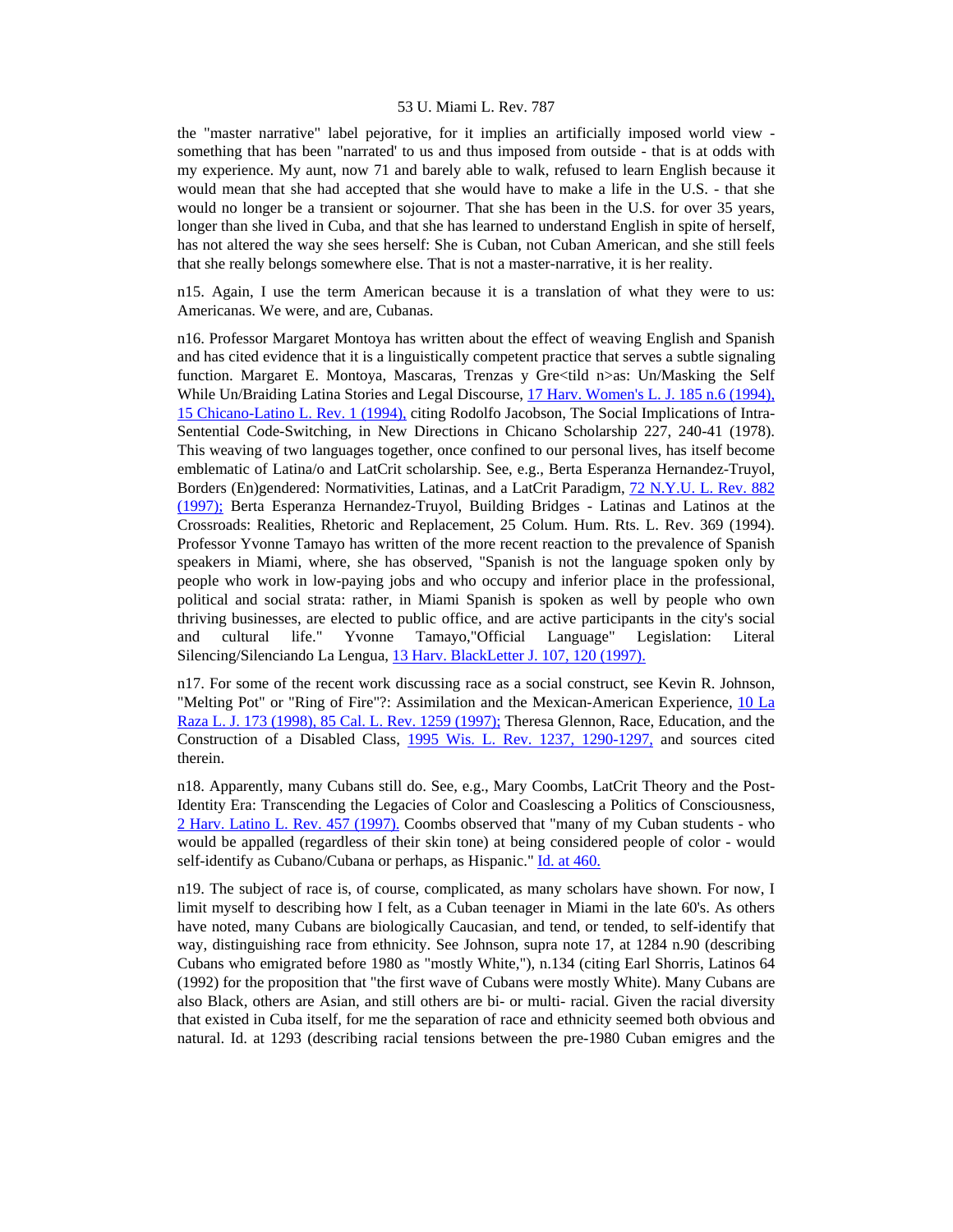refugees who emigrated as part of the Mariel boatlift of 1980, many of who were Black); see also Trina Grillo, Anti-Essentialsim and Intersectionality: Tools to Dismantle the Master's House, 10 Berkeley Women's L. J. 16, 22 (1995) (Professor Grillo, who generously shared many insights through her writing before dying of cancer way before her time, identified herself as Black, Cuban and Italian). The question whether race as a construct can or should be separated from ethnicity has recently occupied a number of scholars, including Professor Grillo, id. and Professors Espinoza, Harris, Lopez, and Perea. See Leslie Espinoza & Angela P. Harris, Afterword: Embracing the Tar-Baby - LatCrit Theory and the Sticky Mess of Race, [10](http://www.lexis.com/research/xlink?searchtype=get&search=10%20La%20Raza%20L.J.%20499)  [La Raza L. J. 499 \(1998\), 85 Cal. L. Rev. 1585 \(1997\);](http://www.lexis.com/research/xlink?searchtype=get&search=10%20La%20Raza%20L.J.%20499) Ian Haney Lopez, Race, Ethnicity, Erasure: The Salience of Race to LatCrit Theory, [10 La Raza L. J. 57 \(1998\), 85 Cal. L. Rev.](http://www.lexis.com/research/xlink?searchtype=get&search=10%20La%20Raza%20L.J.%2057)  [1143 \(1997\);](http://www.lexis.com/research/xlink?searchtype=get&search=10%20La%20Raza%20L.J.%2057) Juan F. Perea, The Black/White Binary Paradigm of Race: The"Normal Science" of American Racial Thought, [10 La Raza L. J. 127 \(1998\), 85 Cal. L. Rev. 1213 \(1997\).](http://www.lexis.com/research/xlink?searchtype=get&search=10%20La%20Raza%20L.J.%20127) The contemporary debate promises to, and should, continue.

n20. Eventually, I gave up on my first name, opting instead to use Alice because at least that is a name different from my real one and not a corruption of it, although I continue to insist on the correct pronunciation of my surname. I do of course, endure countless mispronunciations and misspellings. It will be interesting to see if that changes now, at least in Philadelphia, because the Philadelphia Phillies have a new player, Bobby Abreu, who insists on the correct Spanish pronunciation of his surname. Bobby Abreu is from Venezuela and is not a known relation, but I confess that I love hearing Bobby Abreu's name pronounced correctly. The subject of names, and how they relate to our identities as Latina/os is an important and complicated one, which I will not elaborate on here. For thoughtful commentary, see Montoya, supra note 16, at n.8, and Johnson, supra note 17, at 209-25.

n21. On the exessive breadth of the term, see Berta Esperanza Hernandez-Truyol, Building Bridges, supra note 16, at 404-06.

n22. See Castro, supra note 14.

n23. This theme appears again in more contemporary legal scholarship. See Berta Esperanza Hernandez-Truyol, Building Bridges, supra note 16, at 411.

n24. Cubans as a group are politically conservative. See Johnson, supra note 17, at 1293. As Max Castro and others have noted, Cubans tend to be politically conservative in part because they blame President Kennedy, and his party, for the Bay of Pigs debacle. See Castro, supra note 14, at 193. During the 60's, I was much more conservative than the majority of my classmates at Cornell. The three-person organization that I helped to found was the Cuban Student Society (CSS). There were only three of us in the CSS because we were the only three Cubans we could find, but we took on the then-powerful Students for a Democratic Society (SDS) to offer an alternative to the SDS version of the effects of the Cuban revolution. We not only organized a debate on the Cuban revolution that drew a capacity crowd to the student union, but obtained departmental sponsorship for a course on the Cuban revolution and arranged for a Cuban scholar, from Harvard, to visit Cornell and teach it. These activities hardly put me inside the Cornell mainstream in 1969. I was outside that, but I was inside another group, one that was valuable to me, so I did not consider myself a minority.

n25. The lumping of very different groups under one homogenizing label is not restricted to Latina/os. For a good discussion of the phenomenon, and a description of the many ways in which it distorts public responses to problems, see Dvora Yanow, American Ethnogenesis and Public Administration, 27 Admin. & Soc'y 483 (1996).

n26. Unpublished manuscript on file with the author.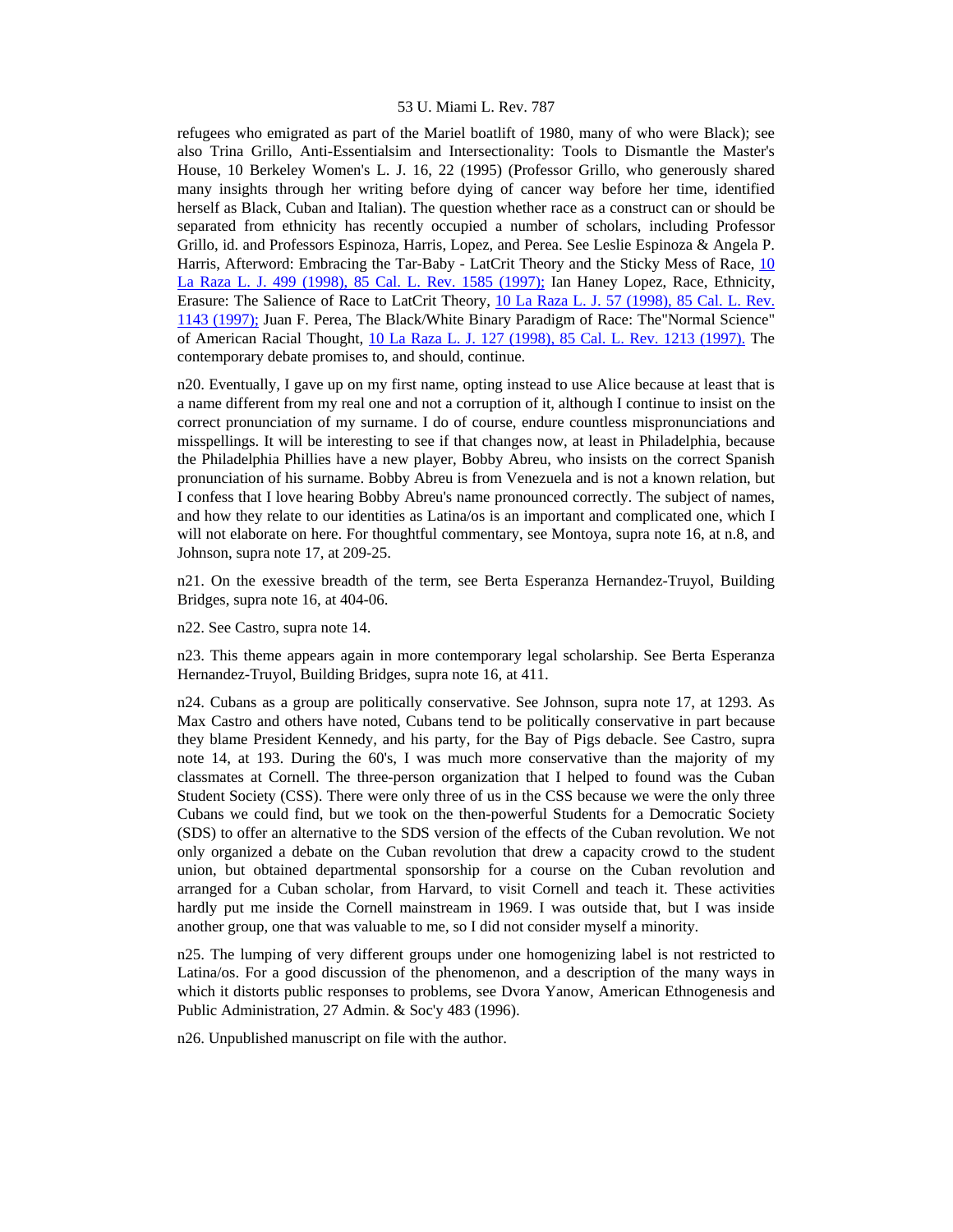n27. When working on transactions with Latin American lawyers and businessmen (and they were all men), I felt the full force of the gendered roles of women in Latin American societies. We may have a long way to go before achieving the kind of equality of opportunity we want in this country, but, in Latin America, women have an even longer road to travel. That, unfortunately, is another story.

n28. Although power, like choice, can be both positive and negative, in this context I regard it as largely positive. For a somewhat more detailed discussion of the positive and negative aspects of choice and power, see Alice G. Abreu, Taxes, Power, and Personal Autonomy, [33](http://www.lexis.com/research/xlink?searchtype=get&search=33%20San%20Diego%20L.%20Rev.%201,at%2050)  [San Diego L. Rev. 1, 50-57 \(1996\).](http://www.lexis.com/research/xlink?searchtype=get&search=33%20San%20Diego%20L.%20Rev.%201,at%2050)

n29. For a thorough and contemporary treatment of some of the problems of identity politics and essentialism, see Martha Minow, Not only for Myself: Identity, Politics and the Law (1997).

n30. See Berta Esperanza Hernandez Truyol, Out in Left Field: Cuba's Post-Cold War Strikeout, [18 Fordham Int'l L.J. 15, 77-94 \(1994\).](http://www.lexis.com/research/xlink?searchtype=get&search=18%20Fordham%20Int)

n31. Walter J. Blum & Harry Kalven, Jr., The Uneasy Case for Progressive Taxation, 19 U. Chi. L. Rev. 417, 520 (1952).

n32. See Martin J. McMahon, Jr. & Alice G. Abreu, Winner-Take-All Markets: Easing the Case for Progressive Taxation, [4 Fla. Tax Rev. 1 \(1998\).](http://www.lexis.com/research/xlink?searchtype=get&search=4%20Fla.%20Tax%20Rev.%201)

n33. Pamphlet, The Mann Center for the Performing Arts, A Festival for the Senses (1998) (on file with the author).

n34. Id.

n35. A number of the press accounts of Mr. Wilson's appearances remark on the scarcity of Black concert pianists and the impact that scarcity has on Mr. Wilson's career. See, e.g.,Valerie Scher, Terrence Wilson Doesn't Want to be Known as Just a Black Pianist, San Diego Union-Tribune, Oct. 23, 1994, at E-6; Kenneth Young, Wilson Plays With Consummate Brilliance, Buffalo News, Oct. 16, 1995, at 6B; Jeff Bradley, Young Pianist Struck Right Chord with Patrons, Denv. Post, Oct. 7, 1996, at F-8; Marc Shulgold, "Addicted to the Stage", Juilliard Talent Terrence Wilson Romances Grieg Piano Concerto with CSO, Rocky Mtn. News, Oct. 10, 1996, at 8D.

n36. See id. See also Karin Remesch & Lori Sears, African and American: Remembrance: Black History Month is Celebrated in Historical and Art Exhibits, Contests, Dramatic and Musical Presentations, Storytelling and More, Baltimore Sun, Jan. 30, 1997, at 3; Marc Shulgold, Internet Web Site Offers 'Virtual Tour' of Carnegie Hall, Rocky Mtn. News, Oct. 6, 1996, at 9D; Derrick Henry, The 1995-96 Master Season: ASO Schedules Crowd-Pleasing Lineup, Atlanta J. & Const., Mar. 1, 1995, at 1B; J. Wynn Rousuck, Stephen Wigler, Robert Goulet is in Royal Form in Camelot at Lyric, Baltimore Sun, May 29, 1994, at 2H.

n37. See Karen Berger Morello, The Invisible Bar: the Woman Lawyer in America, 1638 to the Present 197, 250 (1986).

n38. For a recent compilation of the body of empirical work that describes the ways in which the composition of the classroom affects student performance, and goes beyond it to provide "comparative information about race dynamic in law school classrooms," see Elizabeth Mertz, with Vamucii Njogu and Susan Gooding, What Difference Does Difference Make? The Challenge for Legal Education, 48 J. Legal Educ. 1, 2 (1998). Mertz et. al. found that "students of color participated more in the classrooms with teachers of color." Id. at 3.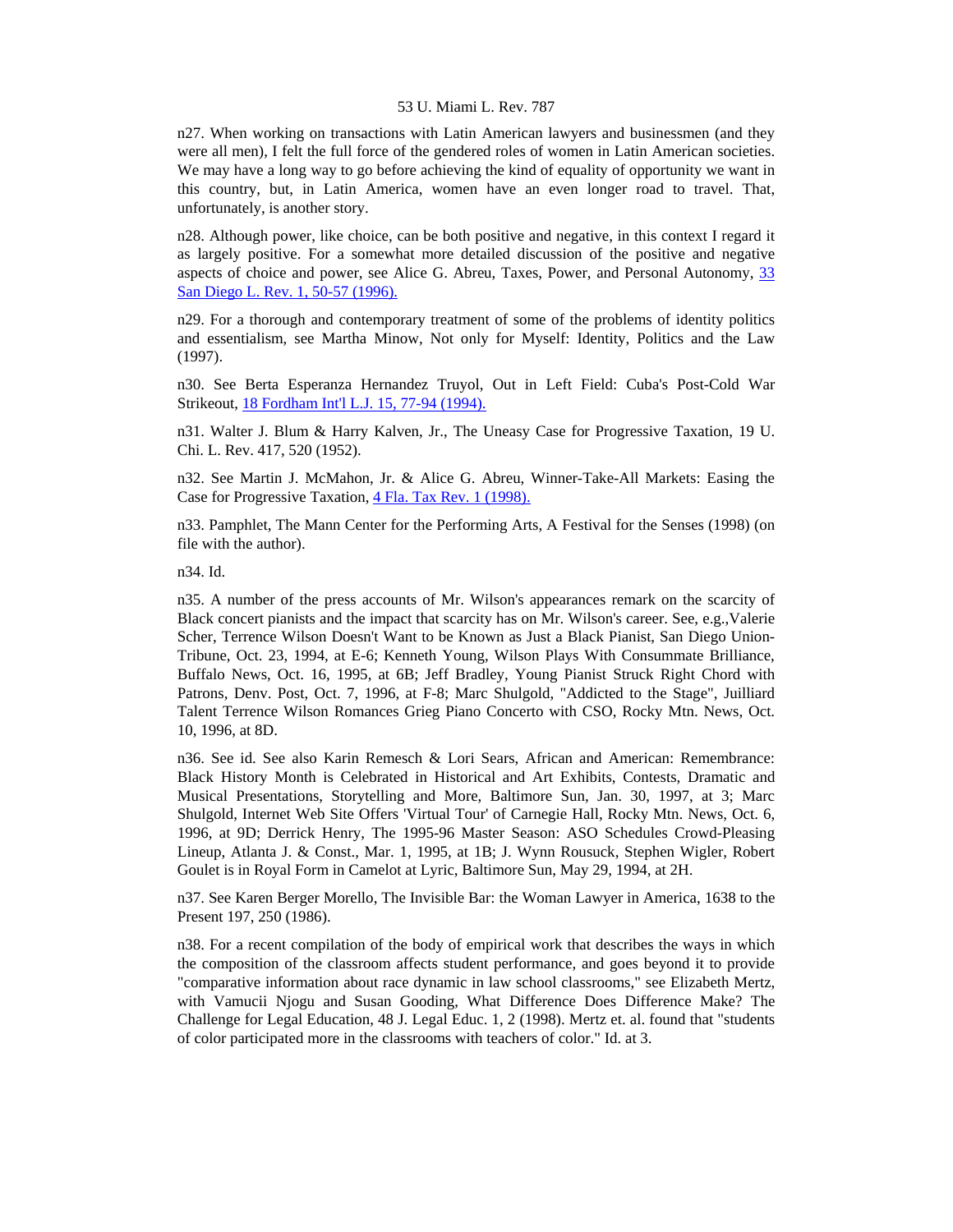n39. See Michael Sangiacomo, Keys to His Dream Right on the Piano: Terrence Wilson, 21, Astounds Aspiring Students at Cleveland Orchestra Rehearsal, Plain Dealer, Aug. 1, 1997, at B; Valerie Sher, supra note 35.

n40. Although my physical appearance does not announce my ethnicity (because of stereotyped notions of what Latinas should look like), I nevertheless make it a point to let my students know I am Cuban. For example, in class I always pronounce student and case names like Hernandez as a native would; when we discuss citizenship and jurisdiction to tax, I raise questions about the possible distinctions between citizens and non-citizen residents, openly drawing on my own experiences as both a citizen and a non-citizen. Although it has been suggested to me that I might be embarrassing some students by pronouncing their names in an obviously Spanish way, which I can do because I am a native Spanish speaker, I've never received anything but gratitude from students who appreciate not having their names mangled or mispronounced.

n41. I have both identified myself as a Cuban and a naturalized citizen in print and explored the connection of that identity to my scholarly exploration of matters involving the tax consequences of the renunciation of US citizenship. See supra note 6. I have also brought my perspective as a Latina and my understanding of Latina/o culture to discussions of Internal Revenue Service's treatment of immigrants who claim the Earned Income Tax Credit. As importantly, by simply being a tax lawyer I think I help to break down stereotypes and to make it easier for the many Latina/o tax lawyers who I hope will follow.

n42. Marc Shulgold, supra note 36. Other interviewers have noted that "Wilson hopes he will not be pigeonholed as an African-American artist." Jeff Bradley, supra note 35. "It really shouldn't mean much at all, but in terms of marketability, its inevitable that because we are so rare, some orchestras feel it can help demographically. There's a danger of being ghettoized, being featured only in events honoring Martin Luther King or only being invited to play in the month of February [Black history month]." Id. Most poignantly, he has observed that "I always get people who come over to me and say, "You'll be the next Andre Watts." They don't tend to say I'll be the next Krystian Zimerman or Martha Argerich." Id. Both Zimerman and Argerich are young, but established, concert pianists whose playing has been widely celebrated.

n43. See e.g. Derrick Henry, Concert Review, Atlanta J. & Const., Jan. 12, 1996, at B (noting that "Tchaikovsky's First Piano Concerto was the vehicle 20-year-old pianist Terrence Wilson chose to play. While it's appropriate to spotlight promising black talent in a King celebration and Wilson played with impressive power and fluency if not much individuality - surely he could have learned something more relevant to the occasion, say the powerful concerto of black composer George Walker"). Amazingly, Mr. Henry laid none of the blame for Mr. Wilson's selection of music at the feet of the Atlanta Symphony Orchestra's Music Director Yoel Levi, whose program he described sympathetically in a piece that appeared the day before the concert, and whom he quoted as saying "I'm very happy that we've found pieces that are good music, stimulating music, and quite inspiring at the same time... music that comes from the soul." Derrick Henry, Conducting a Celebration: Yoel Levi's Tribute to King Comes from Heart, Atlanta J. & Const., Jan. 11, 1996, at 1F. Mr. Henry levied his criticism of Mr. Wilson's choice of music, despite having noted that Spelman College President Johnnetta Cole, who hosted the program, had reminded the audience of "King's exhortation to embrace both the white and black keys of 'life's piano,' id., and having commented, when previewing the performance the day before that "A promising new talent: Pianist Terrence Wilson, 20, will play the most famous of all piano concertos, Tchaikovsky's First. Derrick Henry, ASO Listener's Guide: Glee Clubs to Have Part in King Tribute, Atlanta J. & Const., Jan. 11, 1996, at 7F.